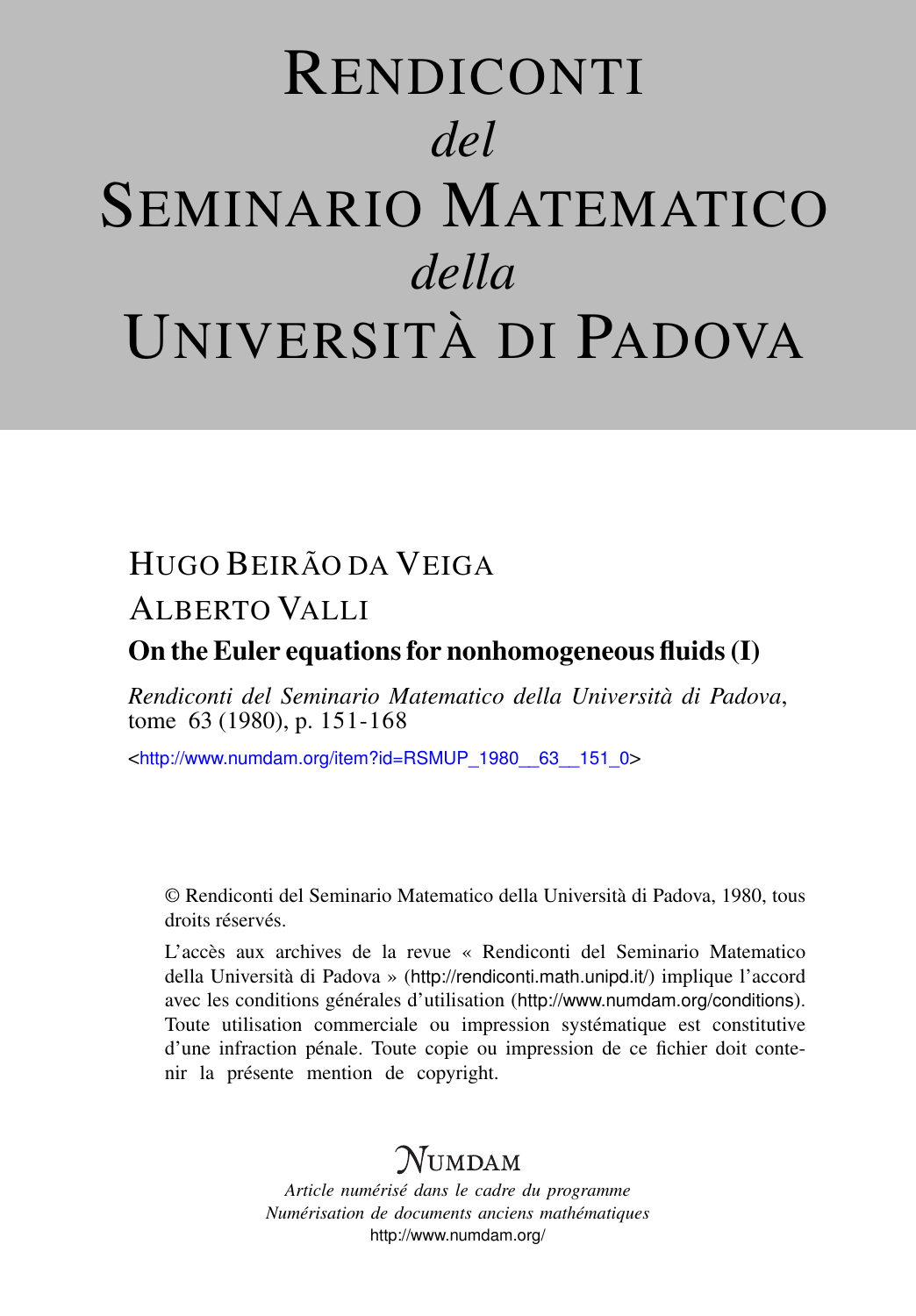REND. SEM. MAT. UNIV. Padova, Vol. 63 (1980)

## On the Euler Equations for Nonhomogeneous Fluids (I).

HUGO BEIRÃO DA VEIGA - ALBERTO VALLI (\*)

#### 1. - Introduction and main results.

In this paper we consider the motion of a non-homogeneous ideal incompressible fluid in a bounded connected open subset  $\Omega$  of  $\mathbb{R}^2$ .

We denote by  $v(t, x)$  the velocity field, by  $\rho(t, x)$  the mass density, and by  $\pi(t, x)$  the pressure. The Euler equations of the motion are (see S6dov [18], chap. IV, § 1, p. 164)

$$
\begin{cases}\n\varrho \left[\frac{\partial v}{\partial t} + (v \cdot \nabla)v - b\right] = -\nabla \pi & \text{ in } Q_{T_0} \equiv [0, T_0] \times \overline{\Omega}, \\
\text{div } v = 0 & \text{ in } Q_{T_0}, \\
v \cdot n = 0 & \text{ in } [0, T_0] \times \Gamma, \\
\frac{\partial \varrho}{\partial t} + v \cdot \nabla \varrho = 0 & \text{ in } Q_{T_0}, \\
\varrho|_{t=0} = \varrho_0 & \text{ in } \overline{\Omega}, \\
v|_{t=0} = a & \text{ in } \overline{\Omega},\n\end{cases}
$$

 $($ **I** 

where  $n = n(x)$  is the unit outward normal to the boundary  $\Gamma$  of  $\Omega$ ,  $b = b(t, x)$  is the external force field, and  $a = a(x), \varrho_0 = \varrho_0(x)$  are the initial velocity field and the initial mass density, respectively. Non-homogeneous ideal incompressible fluids are considered by many

(\*) Indirizzo degli AA. : Dipartimento di Matematica e Fisica, Libera Universita di Trento, 38050 Povo (Trento), Italy.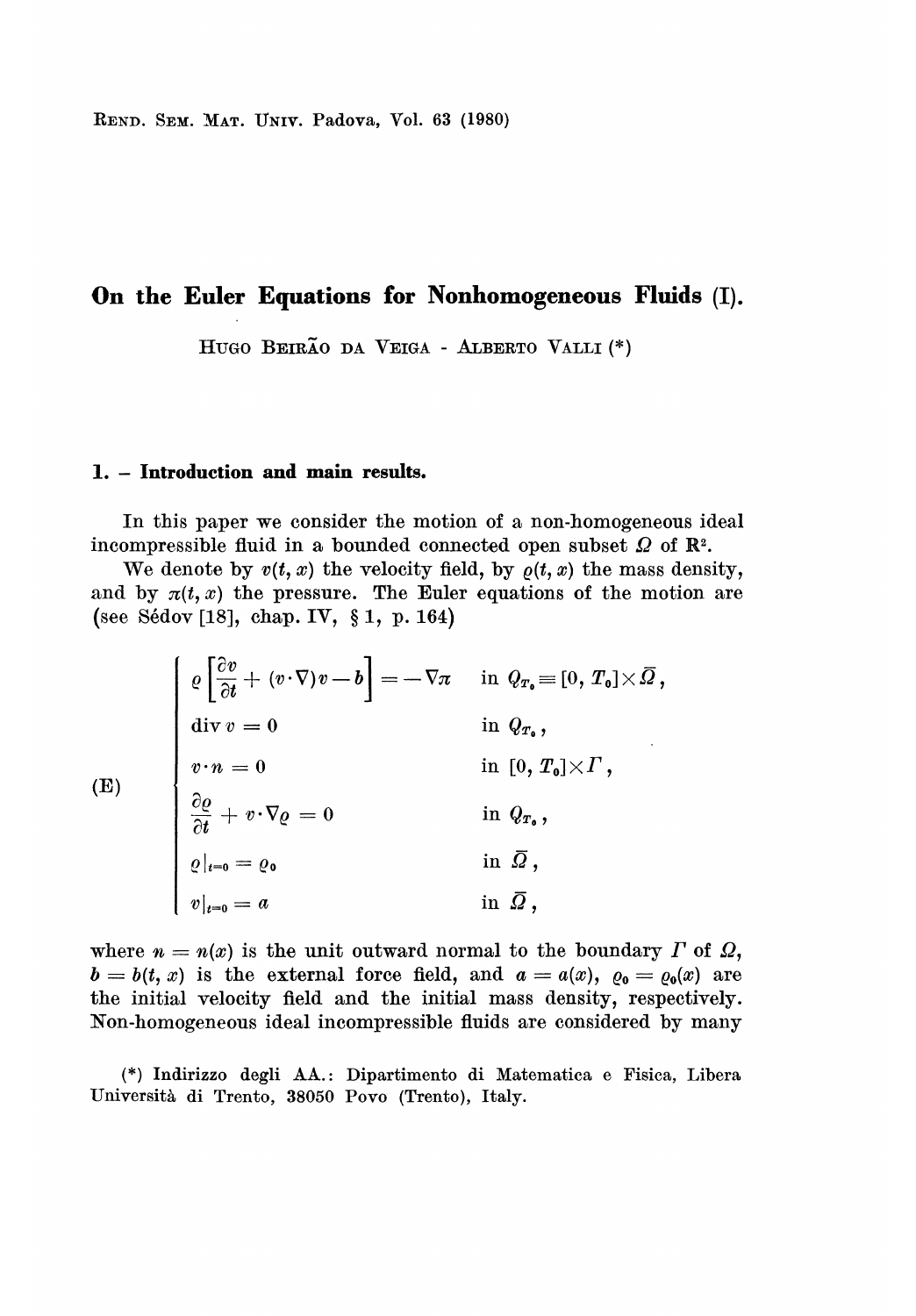authors; see for instance Sédov [18], Zeytounian [23], Yih [22]; see also LeBlond-Mysak [13].

For the case in which the fluid is homogeneous, i.e. the density  $\rho_{\rm o}$ (and consequently  $\rho$ ) is constant, equations (E) have been studied by several authors (for some reference see [2]). For non homogeneous fluids, Marsden [15] has stated the existence of a local solution to problem (E), under the assumption that the external force field  $b(t, x)$ is zero. Marsden claims that his proof can be extended to the case in which  $b(t, x)$  is divergence free and tangential to the boundary, i.e. div  $b = 0$  in  $Q_{r_a}$  and  $b \cdot n = 0$  on  $[0, T_0] \times \Gamma$ . However for non homogeneous fluids a general force field can not be reduced to this particular case (for homogeneous fluids this can be done by subtracting a gradient).

Marsden's proof relies on techniques of Riemannian geometry on infinite dimensional manifolds. Our proof is quite different and is related to those of Wolibner [21] and Kato [9]. However the generalization of the techniques used in these last papers gives the existence of a solution only under the additional assumption  $\|\nabla \rho_0\|_{\infty} \leq K$ , where K is an a priori fixed constant depending essentially on  $\Omega$  (see our previous paper [2]). The aim of this paper is to drop this condition by introducing an essential device, the elliptic system consisting in the seventh, the eighth and the ninth equation of system (A), in § 4. The system (A) does not contain explicitly  $\partial v/\partial t$  (compare with system  $(4.17)$  in [2]) and this allows us to drop the referred additional assumption.

We prove the following result:

**THEOREM A.** Let  $\Omega$  be of class  $C^{3+1}$ ,  $0 < \lambda < 1$ , and let  $a \in C^{1+\lambda}(\overline{\Omega})$ with div  $a = 0$  in  $\overline{\Omega}$  and  $a \cdot n = 0$  on  $\Gamma$ ,  $\varrho_0 \in C^{1+\lambda}(\overline{\Omega})$  with  $\varrho_0(x) > 0$ for each  $x \in \overline{\Omega}$ , and  $b \in C^{0,1+\lambda}(Q_{T_n}).$ 

Then there exists  $T_1 \in [0, T_0], \ v \in C^{1,1+\lambda}(Q_{T_1}), \ \varrho \in C^{1+\lambda, 1+\lambda}(Q_{T_1}), \ \pi \in$  $\in C^{0,2+\lambda}(Q_{T_1})$  such that  $(v, \varrho, \pi)$  is a solution of (E) in  $Q_{T_1}$ .

A uniqueness theorem for problem (E) is proved by Graffi in [6]; see also [2].

For a mathematical study of non-homogeneous viscous incompressible fluids see Kazhikhov [10], Ladyženskaja-Solonnikov [11] and Antoncev-Kazhikhov [1]; see also Lions [14] and Simon [24].

In the forthcoming paper [3] we prove corresponding results for the three-dimensional case. Since the publication of this paper has had some delay, a new result of the authors has appeared in the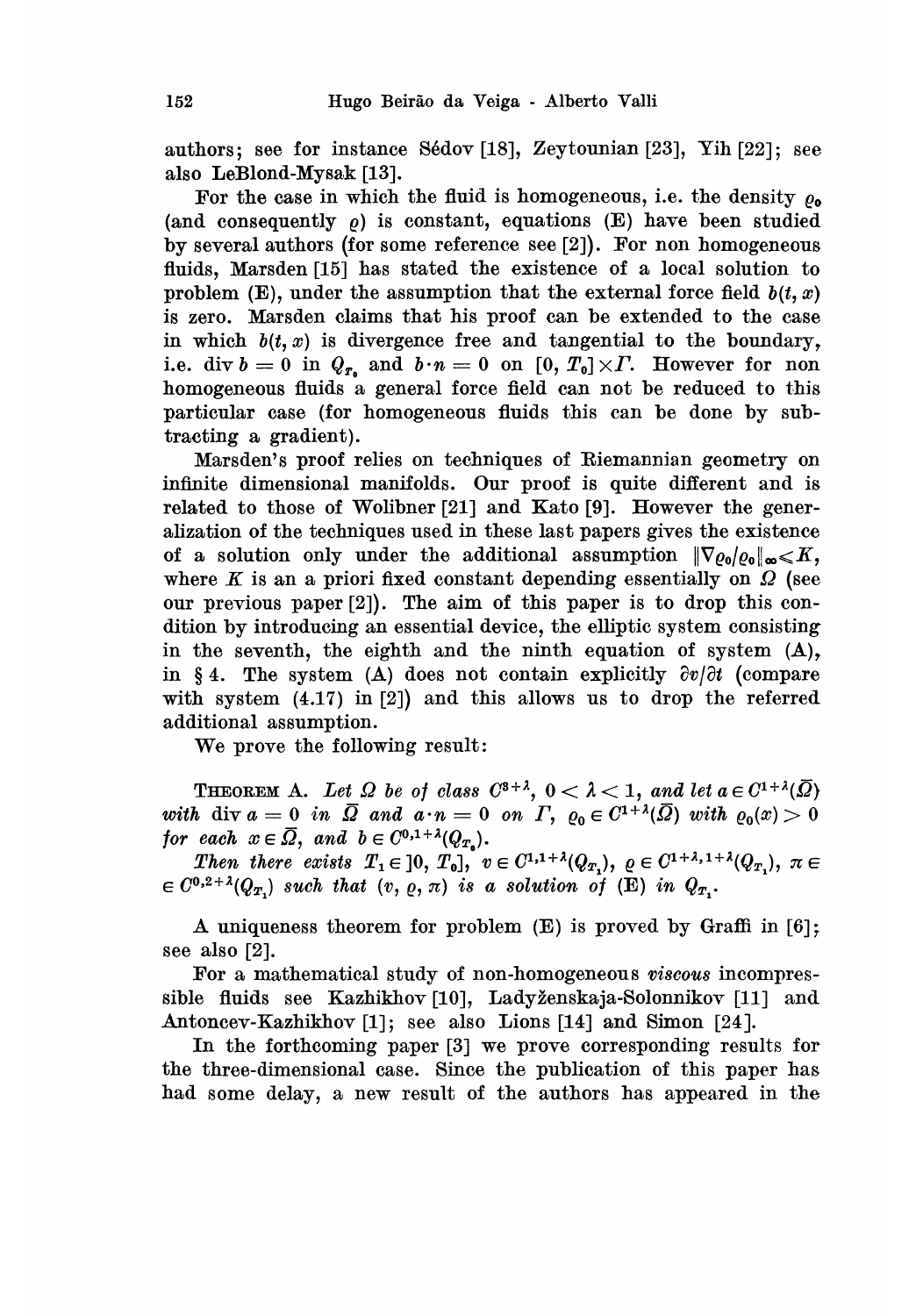meantime: we give an easier existence proof in Sobolev spaces, without the use of characteristics, and we prove a  $C^{\infty}$  regularity result (see [4]).

Finally the authors remark that the extension to the case when  $\Omega$  is not simply connected follows an essentially well known argument ([9], [2]). However, for the sake of completeness a preprint containing all the computations is available (see On the Euler equations for nonhomogeneous fluids  $(I)$ ,  $\Omega$  not simply connected, Trento 1979).

#### 2. - Notations.

Let  $\Omega$  be a bounded connected open subset of  $\mathbb{R}^2$ . We denote by  $C^{k+\lambda}(\overline{Q})$ , with k a non negative integer and  $0 < \lambda < 1$ , the space of k-times continuously differentiable functions in  $\overline{\Omega}$  with  $\lambda$ -Hölder continuous derivatives of order k. For each  $T \in [0, T_0]$  we denote by  $C<sup>0</sup>(Q<sub>T</sub>)$  the space of continuous functions in  $Q<sub>T</sub>$  and by  $C<sup>1</sup>(Q<sub>T</sub>)$  the space of continuously differentiable functions in  $Q_T$ .

We set

$$
D_i \varphi \equiv \frac{\partial \varphi}{\partial x_i}, \qquad D^{\alpha} D_i^i \varphi \equiv \frac{\partial^{|\alpha|+j} \varphi}{\partial x_2^{\alpha_1} \partial x_2^{\alpha_1} \partial t^j},
$$

and

$$
C^{k,h}(Q_T) \qquad \equiv \{ \varphi \in C^0(Q_T) | D^{\alpha} D^i_t \varphi \in C^0(Q_T) \times \mathbb{R}^d \mid \varphi \in C^0(Q_T) \text{ and } j + |\alpha| \leq \max(k,h) \},
$$

 $C^{\lambda,0}(Q_T)$  $\equiv \{ \varphi \in C^0(Q_T) | \varphi$ 

is  $\lambda$ -Hölder continuous in t, uniformly with respect to x,

$$
C^{0,\lambda}(Q_T) \qquad \equiv \{ \varphi \in C^0(Q_T) | \varphi
$$

is  $\lambda$ -Hölder continuous in x, uniformly with respect to  $t$ ,

$$
C^{k+\lambda,h}(Q_T) = \{ \varphi \in C^{k,h}(Q_T) | D^{\alpha} D_i^i \varphi \in C^{\lambda,0}(Q_T) \newline \text{if } j+|\alpha| = \max(k,h) \text{ or if } j=k \},
$$

$$
C^{k,h+\lambda}(Q_T) = \{ \varphi \in C^{k,h}(Q_T) | D^{\alpha} D_i^i \varphi \in C^{0,\lambda}(Q_T) \newline \text{if } j+|\alpha| = \max(k,h) \text{ or if } |\alpha| = h \},
$$

 $C^{k+\lambda,\,h+\lambda}(Q_T) \equiv C^{k+\lambda,h}(Q_T) \cap C^{k,h+\lambda}(Q_T) \ .$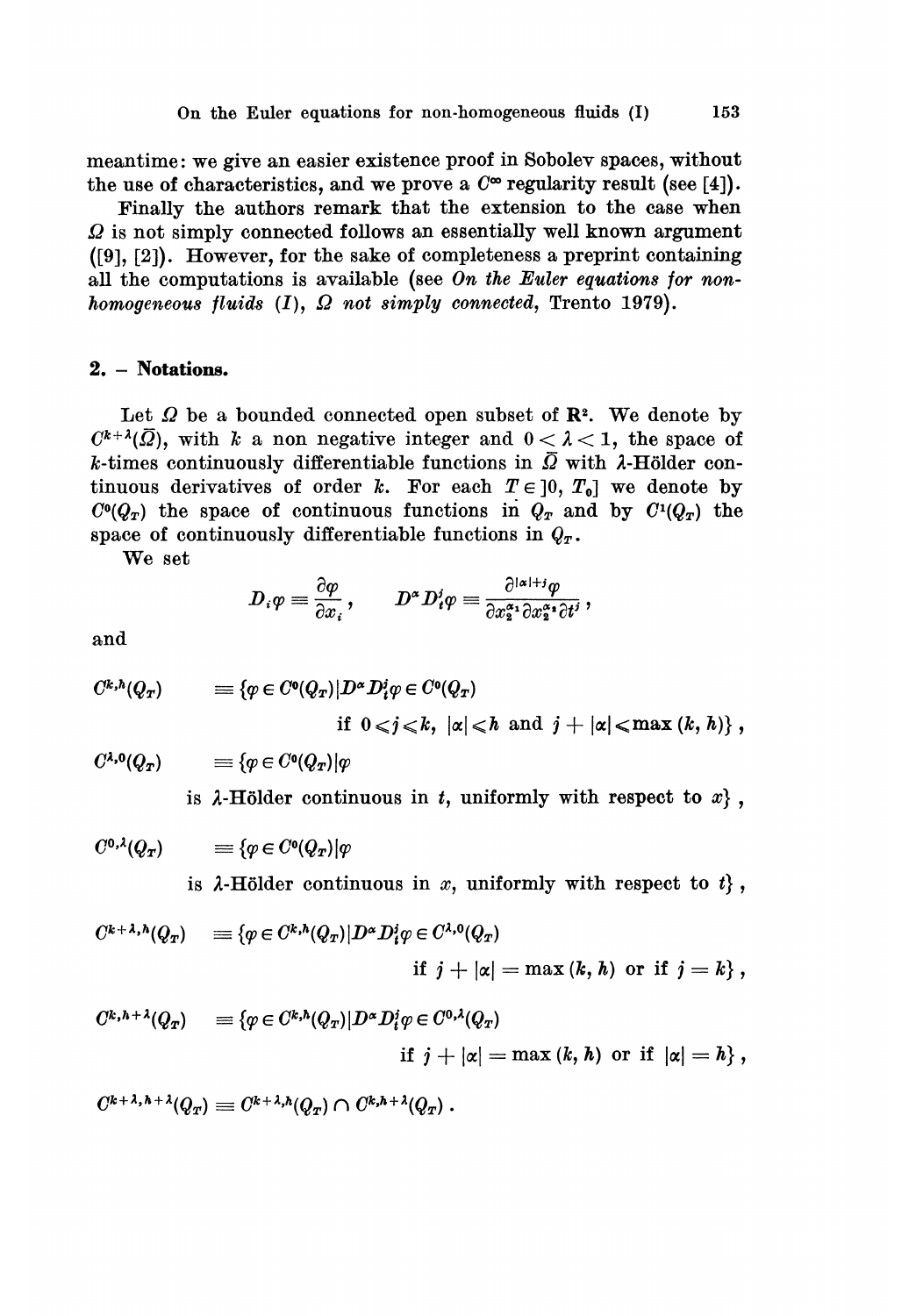We denote by  $\|\cdot\|_{\infty}$  the supremum norm, either in  $\overline{\Omega}$  or in  $Q_T$ , by  $[\cdot]_{\lambda}$  the usual  $\lambda$ -Hölder seminorm in  $\overline{\Omega}$ , by  $\|\cdot\|^{k+\lambda}$  the usual  $\lambda$ -Hölder norm in  $C^{k+\lambda}(\overline{Q})$ . Furthermore we define

$$
[\varphi]_{\lambda,0} = \sup_{\substack{t,s\in[0,T]\atop t\neq s}} \frac{|\varphi(t,x)-\varphi(s,x)|}{|t-s|^{\lambda}},
$$
  
\n
$$
[\varphi]_{0,\lambda} = \sup_{\substack{x,y\in\overline{\Omega} \\ x\neq y \\ t\in[0,T]}} \frac{|\varphi(t,x)-\varphi(t,y)|}{|x-y|^{\lambda}},
$$
  
\n
$$
[\varphi]_{\text{lip},0} = \sup_{\substack{t,s\in[0,T]\atop t\neq s}} \frac{|\varphi(t,x)-\varphi(s,x)|}{|t-s|},
$$
  
\n
$$
[\varphi]_{0,\text{lip}} = \sup_{\substack{x,y\in\overline{\Omega} \\ x\neq y \\ x\neq y}} \frac{|\varphi(t,x)-\varphi(s,x)|}{|x-y|}.
$$

Corresponding definitions, with the same notations, are given for vector fields  $u = (u_1, u_2)$ . Every norm and seminorm is computed as in the following example:

$$
[u]_{\lambda} = \sup_{\substack{x,y \in \overline{\Omega} \\ x \neq y}} \frac{|u(x) - u(y)|}{|x - y|^{\lambda}}.
$$

Moreover we set

$$
|Du(t, x)| = \left[\sum_{i, i=1}^{2} |D_i u_i(t, x)|^2\right]^{\frac{1}{2}}, \quad ||Du||_{\infty} = \sup_{(t, x) \in Q_T} |Du(t, x)|,
$$

and analogously for all other norms or seminorms. We put

$$
\operatorname{Rot} \varphi \equiv \left(\frac{\partial \varphi}{\partial x_2}, -\frac{\partial \varphi}{\partial x_1}\right),\newline \operatorname{rot} u = \frac{\partial u_2}{\partial x_1} - \frac{\partial u_1}{\partial x_2},
$$

where  $\varphi$  is a scalar function and  $u = (u_1, u_2)$  is a vector function.

 $\ddot{\phantom{0}}$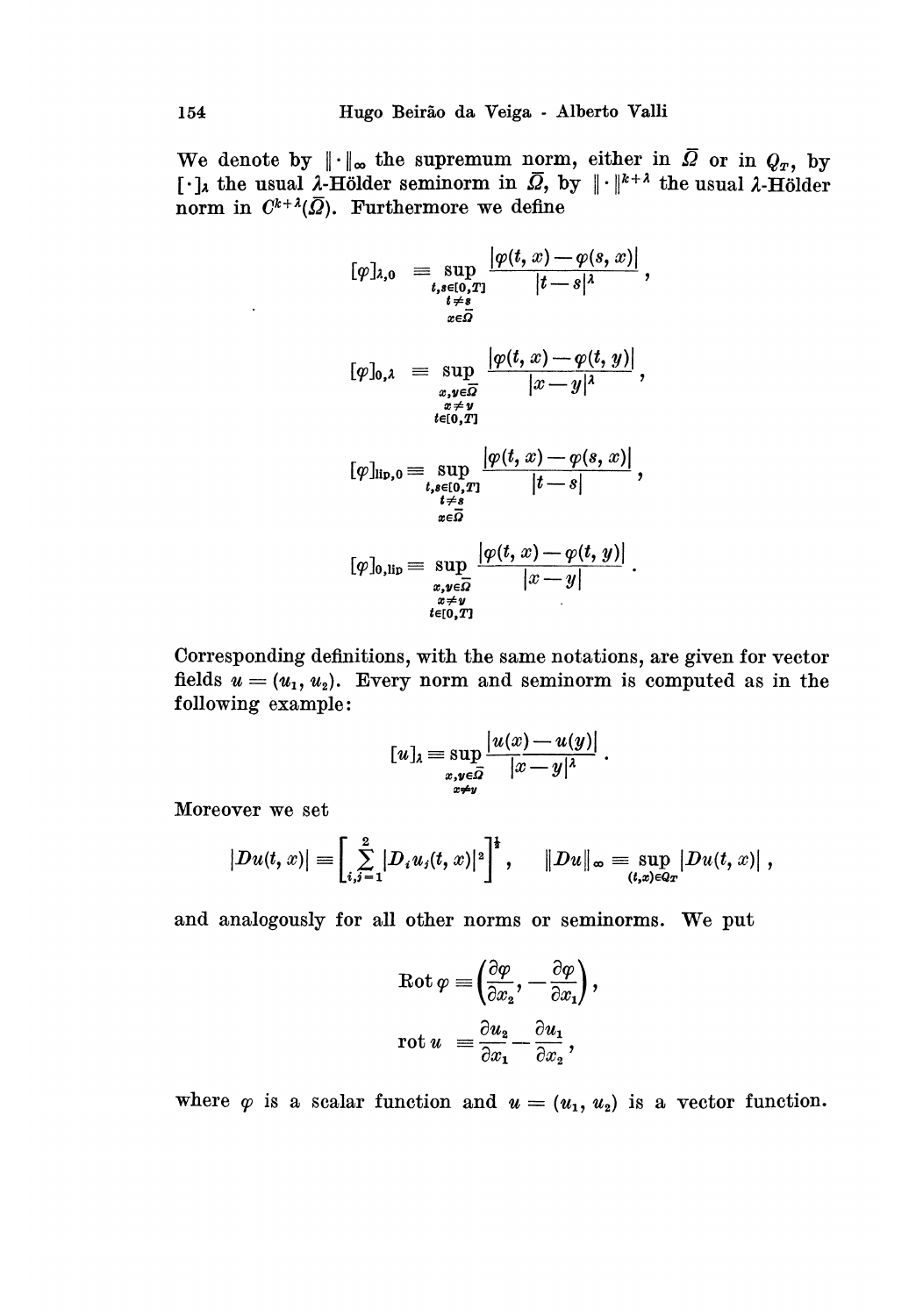### 3. - Preliminaries.

In the following,  $\varphi(t, x) \in C^{0, \lambda}(Q_T)$  will be a generic element of the sphere

$$
\mathbf{1}_{\mathcal{P}}\mathbf{1}_{\mathbf{0},\lambda} \leqslant A
$$

where the radius  $A$  is a positive constant, which we will specify below  $(see (4.11)).$ 

We denote by  $c, c_1, c_2, \ldots$ , positive constants depending at most on  $\lambda$  and  $\Omega$ .

Let  $\psi$  be the solution of the problem

(3.2) 
$$
\begin{cases} -\Delta \psi(t,x) = \varphi(t,x) & \text{in } \Omega, \\ \psi|_{\varGamma} = 0, \end{cases}
$$

for each  $t \in [0, T]$ . We put

$$
(3.3) \t\t v = \text{Rot}\, \psi \,,
$$

and we write  $v = F^1[\varphi]$ . One has

LEMMA 3.1. Let  $v = F^{1}[\varphi]$ . Then  $v \in C^{0,1+\lambda}(Q_{\tau})$  and

$$
(3.4) \t\t\t ||v||_{0,1+\lambda} \leqslant c||\varphi||_{0,\lambda} \leqslant cA.
$$

Moreover

$$
(3.5) \qquad \text{div } v = 0 \; , \quad \text{rot } v = \varphi \; \; in \; \; Q_T \; , \quad \; v \cdot n = 0 \; \; in \; \; [0,T] \times \Gamma \, .
$$

For the proof see [2], Lemma 3.1.

We now construct the streamlines of the vector field  $v(t, x)$ . We set  $U(\sigma, t, x) \equiv y(\sigma), \ \sigma, t \in [0, T], \ x \in \overline{\Omega}, \text{ where } y(\sigma) \text{ is the solution of the }$ ordinary differential equation

(3.6) 
$$
\begin{cases} \frac{dy}{d\sigma} = v(\sigma, y(\sigma)) & \text{in } [0, T], \\ y(t) = x. \end{cases}
$$

This solution is global since  $v \cdot n = 0$  on  $[0, T] \times \Gamma$ . Moreover  $U \in C^1$ .  $\cdot ([0, T] \times Q_T)$  since  $v \in C^{0,1}(Q_T)$  (see for instance Hartman [7], chap. V, Theor. 3.1, p. 95). We put  $||D_i U||_{\infty} = \sup_{\sigma \in [0,T]} ||D_i U(\sigma, \cdot, \cdot)||_{\infty}$ ; an analo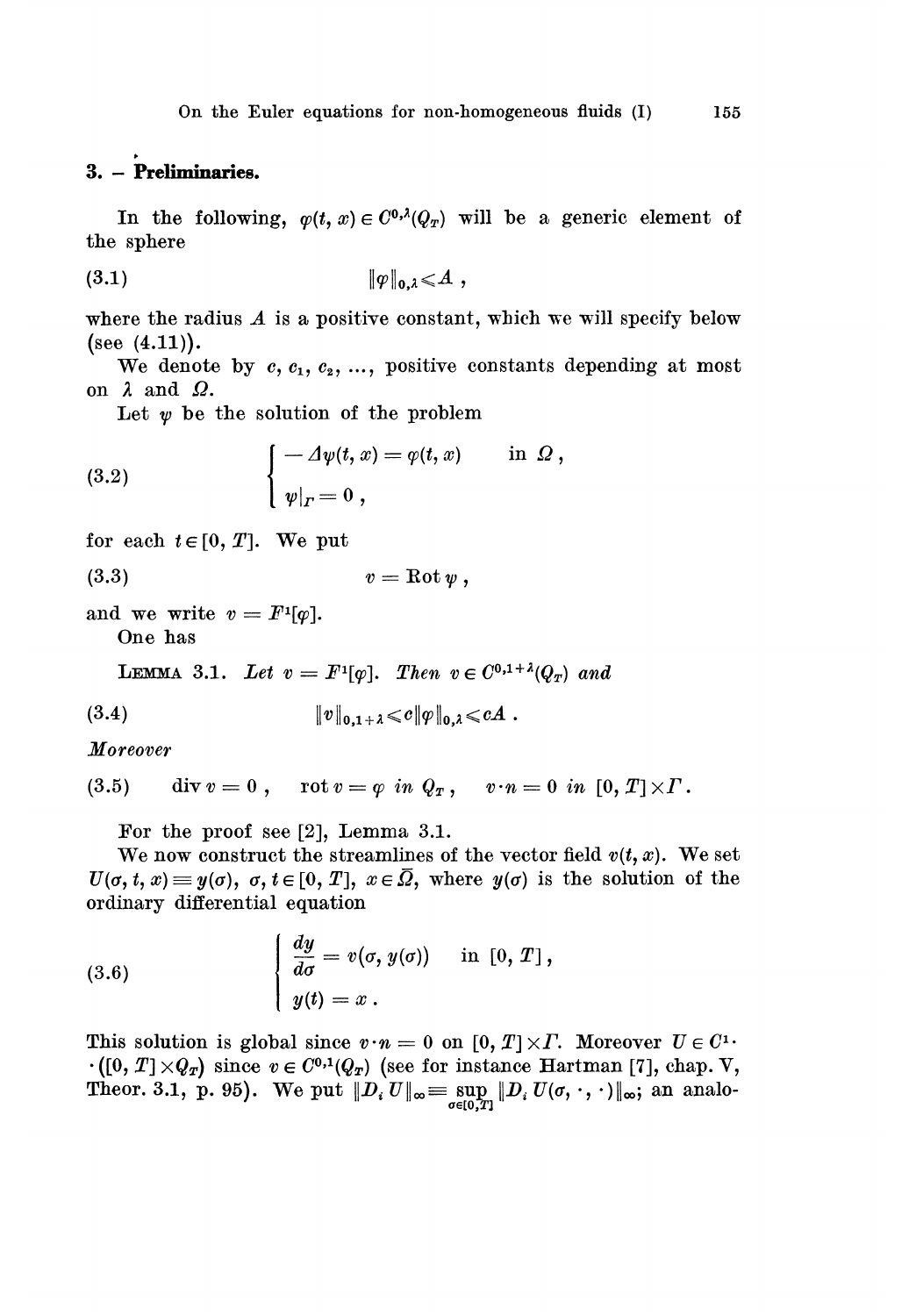gous convention holds for all norms and seminorms concerning  $U$ and its derivatives.

## We have

LEMMA 3.2. The vector function  $U(\sigma, t, x)$  satisfies the following estimates

$$
[U]_{0, {\rm lip}} \leqslant \exp \left[ T[v]_{0, {\rm lip}} \right] \leqslant \exp \left[ cTA \right],
$$
\n
$$
[U]_{\rm lip, 0} \leqslant \|v\|_{\infty} \exp \left[ T[v]_{0, {\rm lip}} \right] \leqslant cA \exp \left[ cTA \right],
$$
\n
$$
[Di U]_{\infty} \leqslant \exp \left[ T\| Dv \|_{\infty} \right] \leqslant \exp \left[ cTA \right],
$$
\n
$$
[Di U]_{0, \lambda} \leqslant T[Dv]_{0, \lambda} \exp \left[ T(2\| Dv \|_{\infty} + \lambda [v]_{0, {\rm lip}}) \right] \leqslant cTA \exp \left[ cTA \right],
$$
\n
$$
[Di U]_{\lambda, 0} \leqslant (T^{1-\lambda} \| Dv \|_{\infty} + T[Dv]_{0, \lambda} \|v\|_{\infty}^{17} \exp \left[ \lambda T[v]_{0, {\rm lip}} \right]) \cdot
$$
\n
$$
\cdot \exp \left[ 2T \| Dv \|_{\infty} \right] \leqslant cT^{1-\lambda} A (1 + T^{\lambda} A^{\lambda}) \exp \left[ cTA \right].
$$

PROOF. From the resolving formula

(3.8) 
$$
\dot{U}(\sigma, t, x) = x + \int_{t}^{\sigma} v(\tau, U(\tau, t, x)) d\tau
$$

we obtain

$$
|U(\sigma,t,x)-U(\sigma,t,y)||x-y|+[v]_{0,\text{lip}}\left|\int\limits_t^\sigma|U(\tau,t,x)-U(\tau,t,y)|\,d\tau\right|.
$$

Hence from Gronwall's lemma

$$
|U(\sigma, t, x) - U(\sigma, t, y)| < |x - y| \exp [T[v]_{0, \text{lib}}],
$$

i.e. estimate  $(3.7)<sub>1</sub>$ . Analogously

$$
\begin{aligned}\n|U(\sigma, t, x) - U(\sigma, s, x)| &< \left| \int_{t}^{s} |v(\tau, U(\tau, t, x))| \, d\tau \right| + \\
&\quad + \left| \int_{s}^{s} |v(\tau, U(\tau, t, x)) - v(\tau, U(\tau, s, x))| \, d\tau \right| < \\
&< \|v\|_{\infty} |t - s| + [v]_{0, \text{lip}} \left| \int_{s}^{\sigma} |U(\tau, t, x) - U(\tau, s, x)| \, d\tau \right|.\n\end{aligned}
$$

From Gronwall's lemma we have  $(3.7)_2$ .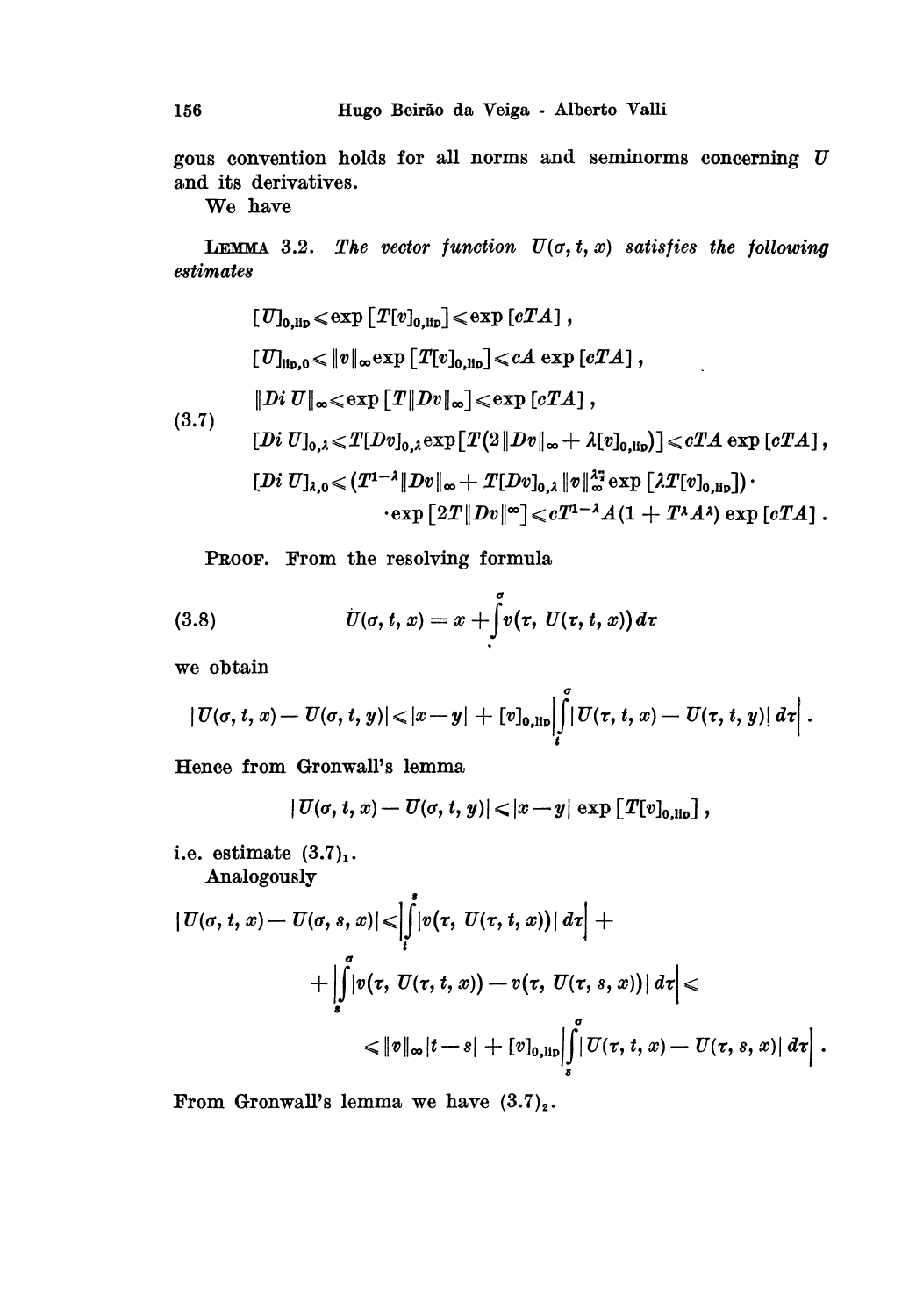On the other hand (3.8) yields

$$
D_i U(\sigma, t, x) = e_i + \int\limits_t^\sigma \sum\limits_h D_h v(\tau, U(\tau, t, x)) D_i U_h(\tau, t, x) d\tau,
$$

where  $e_i$  is the unit vector corresponding to the *i*-th axis.<br>By using Gronwall's lemma to estimate  $|D_i U(\sigma, t, x)|$ ,  $|D_i U$ .  $B(\sigma, t, x) = D_i U(\sigma, t, y)$  and  $[D_i U(\sigma, t, x) - D_i U(\sigma, s, x)]$  we obtain respectively  $(3.7)_{3}$ ,

$$
[\![D_i\;U]\!]_{0,\lambda} \!\leqslant \! T [\![Dv]\!]_{0,\lambda} [\![U]\!]_{0,\mathrm{lip}}^\lambda \, \|\!D_i\;U\|_\infty \!\exp \big[\!\! \big[\,T \|\!Dv\|\!_\infty\big]\!\!\big]
$$

and

$$
[D_i U]_{\lambda,0} \ll (T^{1-\lambda} \|Dv\|_{\infty} + T[Dv]_{0,\lambda}[U]_{\text{lip},0}^{\lambda}) \|D_i U\|_{\infty} \exp\left[T\|Dv\|_{\infty}\right]. \qquad \Box
$$

Given a velocity  $v(t, x)$ , we denote by  $\rho = F^2[v]$  the solution of the problem  $\sim$ 

(3.9) 
$$
\begin{cases} \frac{\partial \varrho}{\partial t} + v \cdot \nabla \varrho = 0 & \text{in } Q_T, \\ \varrho|_{t=0} = \varrho_0 & \text{in } \bar{\Omega}. \end{cases}
$$

We denote by  $\bar{c}$ ,  $\bar{c}_1$ ,  $\bar{c}_2$ , ..., positive constants depending at most on  $\lambda$ ,  $\Omega$ ,  $\varrho$ <sub>o</sub>,  $b$ .

The following result holds

LEEMA 3.3. Let  $\varrho_0 \in C^{1+\lambda}(\overline{\Omega})$  with  $\varrho_0(x) > 0$  for each  $x \in \overline{\Omega}$ . Then the solution of  $(3.9)$  is given by

(3.10) 
$$
\varrho(t,x) = \varrho_{\mathbf{0}}(U(0, t, x)) .
$$

Moreover  $\varrho \in C^{1,1+\lambda}(Q_T)$ ,  $\nabla \varrho \in C^{\lambda,0}(Q_T)$  and

$$
\left\|\frac{D_i \varrho}{\varrho^2}\right\|_{\infty} \leqslant \left\|\frac{\nabla \varrho_{\mathbf{0}}}{\varrho_{\mathbf{0}}^2}\right\|_{\infty} \|D_i U\|_{\infty} \leqslant \bar{c} \exp\left[cTA\right],
$$
\n
$$
\left[\frac{D_i \varrho}{\varrho^2}\right]_{0,\lambda} \leqslant \left[\frac{\nabla \varrho_{\mathbf{0}}}{\varrho_{\mathbf{0}}^2}\right]_{\lambda} \left[U\right]_{0,\text{lip}}^{\lambda} \|D_i U\|_{\infty} + \left\|\frac{\nabla \varrho_{\mathbf{0}}}{\varrho_{\mathbf{0}}^2}\right\|_{\infty} \left[D_i U\right]_{0,\lambda} \leqslant \bar{c}(1 + TA) \exp\left[cTA\right],
$$
\n
$$
\left[D_i \varrho\right]_{\lambda,0} \leqslant \left[\nabla \varrho_{\mathbf{0}}\right]_{\lambda} \left[U\right]_{\text{lip},0}^{\lambda} \|D_i U\|_{\infty} + \|\nabla \varrho_{\mathbf{0}}\|_{\infty} \left[D_i U\right]_{\lambda,0} \leqslant
$$

$$
\leqslant \bar{c} A^{\lambda} (1\,+\,TA)\exp\left[ cTA\right] .
$$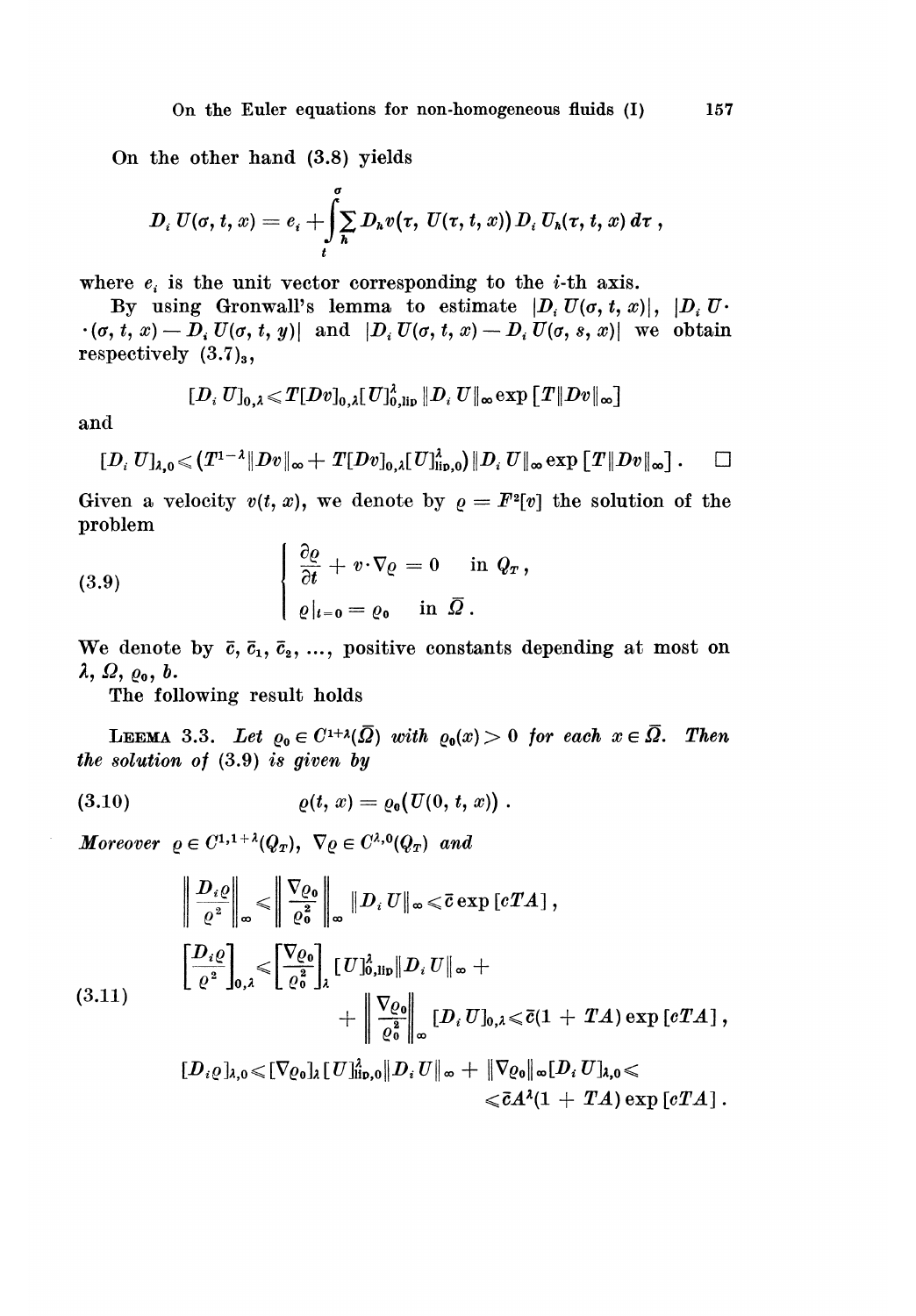PROOF. By using the method of characteristics one easily obtains (3.10). From this last formula it follows that

$$
D_i \varrho(t,x) = \sum_h D_h \varrho_0(U(0,t,x)) D_i U_h(0,t,x) ,
$$

and we prove (3.11) by direct computation.  $\Box$ 

Now we wish to study the following equation, which will be useful in the next section:

(3.12) 
$$
\begin{cases} \frac{\partial \zeta}{\partial t} + v \cdot \nabla \zeta = \gamma & \text{in } Q_T, \\ \zeta|_{t=0} = \alpha & \text{in } \overline{\Omega}. \end{cases}
$$

We easily obtain the formal solution of (3.12) by using the method of characteristics:

(3.13) 
$$
\zeta(t,x)=\alpha(U(0,t,x))+\int_0^t\!\!\gamma(\tau,\,U(\tau,\,t,x))\,d\tau.
$$

By direct computation of this formula we obtain

LEMMA 3.4. Let  $\alpha \in C^{\lambda}(\overline{\Omega}), \gamma \in C^{0,\lambda}(Q_T)$  and let  $\zeta$  be defined by (3.13). Then  $\zeta \in C^{\lambda,\lambda}(Q_T)$  and

 $\ddot{\phantom{a}}$ 

$$
\|\zeta\|_{\infty} \leq \|\alpha\|_{\infty} + T \|\gamma\|_{\infty},
$$
\n
$$
(3.14) \qquad [\zeta]_{0,\lambda} \leq [\alpha]_{\lambda} [U]_{0,\text{lip}}^{\lambda} + T[\gamma]_{0,\lambda} [U]_{0,\text{lip}}^{\lambda},
$$
\n
$$
[\zeta]_{\lambda,0} \leq [\alpha]_{\lambda} [U]_{\text{lip},0}^{\lambda} + T[\gamma]_{0,\lambda} [U]_{\text{lip},0}^{\lambda} + T^{1-\lambda} \|\gamma\|_{\infty}.
$$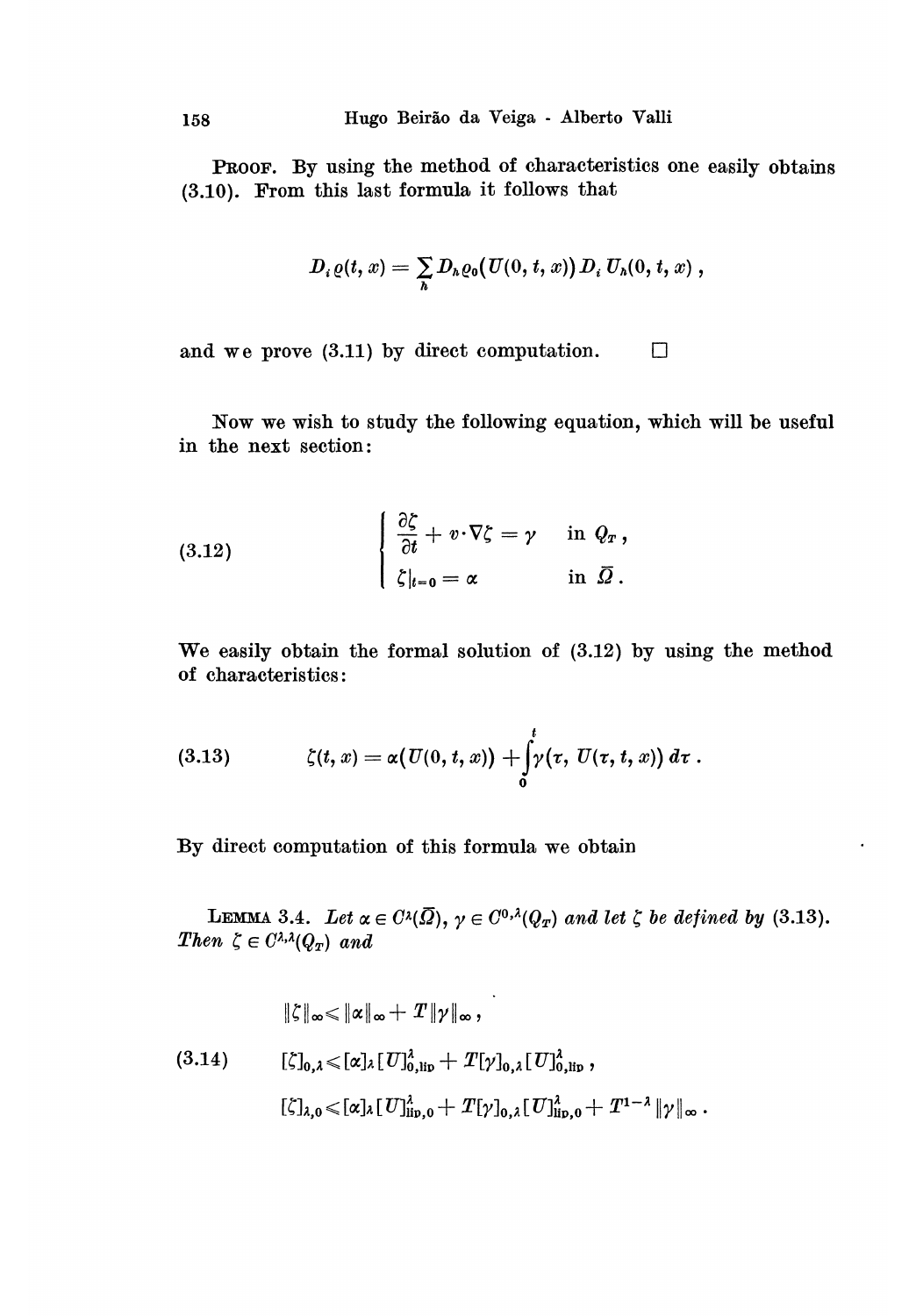## 4. - Existence of a local solution of the auxiliary system (A) when  $\Omega$  is simply-connected.

We wish to prove the existence of a local solution of the following system

$$
\begin{cases}\n\frac{\partial \zeta}{\partial t} + v \cdot \nabla \zeta = \beta + \frac{\text{Rot}\,\varrho}{\varrho^{2}} \cdot w & \text{in } Q_{T}, \\
\text{rot } v = \zeta & \text{in } Q_{T}, \\
\text{div } v = 0 & \text{in } Q_{T}, \\
v \cdot n = 0 & \text{in } Q_{T}, \\
\frac{\partial \varrho}{\partial t} + v \cdot \nabla \varrho = 0 & \text{in } Q_{T}, \\
\frac{\partial \varrho}{\partial t} + v \cdot \nabla \varrho = 0 & \text{in } Q_{T}, \\
\frac{\partial \varrho}{\partial t} = 0 & \text{in } \overline{Q}, \\
\text{rot } w = 0 & \text{in } \overline{Q}, \\
\text{div } w = \frac{\nabla \varrho}{\varrho} \cdot w + \varrho \sum_{i,j} (D_{i}v_{i})(D_{i}v_{j}) - \varrho \text{ div } b & \text{in } Q_{T}, \\
w \cdot n = -\varrho \sum_{i,j} (D_{i}n_{j})v_{i}v_{j} - \varrho b \cdot n & \text{on } [0, T] \times \Gamma, \\
\zeta|_{t=0} = \alpha & \text{in } \overline{Q},\n\end{cases}
$$

where  $\alpha(x) \equiv \text{rot } a(x)$ ,  $\beta(t, x) \equiv \text{rot } b(t, x)$ , and we have extended the outward normal vector  $n(x)$  to a neighbourhood of  $\Gamma$ .

First of all we study the system

(4.1) 
$$
\begin{cases} \text{rot } w = 0 & \text{in } \Omega, \\ \text{div } w = \frac{\nabla \varrho}{\varrho} \cdot w = \varrho \sum_{i,j} (D_i v_j)(D_j v_i) - \varrho \text{ div } b = f & \text{in } \Omega, \\ w \cdot n = -\varrho \sum_{i,j} (D_i n_j) v_i v_j - \varrho b \cdot n = g & \text{on } \Gamma, \end{cases}
$$

where v is divergence free and tangential to the boundary, i.e. div  $v = 0$ in  $\Omega$  and  $v \cdot n = 0$  on  $\Gamma$ . Since  $\Omega$  is simply-connected, (4.1)<sub>1</sub> is equivalent to

$$
(4.2) \t\t\t w = -\nabla \pi ;
$$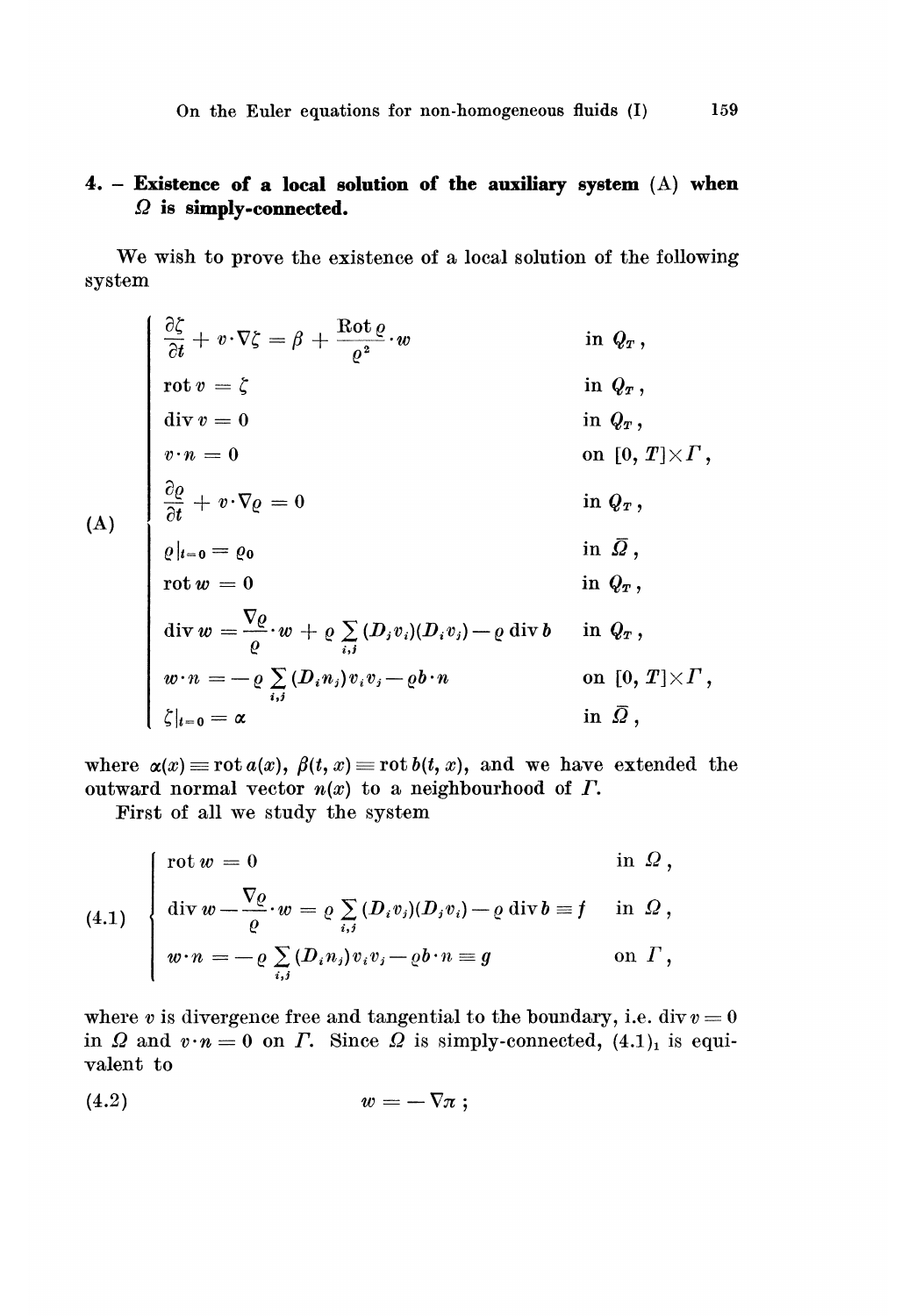hence (4.1) is equivalent to

(4.3) 
$$
\begin{cases}\n- \Delta \pi + \frac{\nabla \varrho}{\varrho} \cdot \nabla \pi = \varrho \sum_{i,j} (D_i v_j) (D_j v_i) - \varrho \operatorname{div} b & \text{in } \Omega, \\
\frac{\partial \pi}{\partial n} = \varrho \sum_{i,j} (D_i n_j) v_i v_j + \varrho b \cdot n & \text{on } \Gamma.\n\end{cases}
$$

LEMMA 4.1. Let  $v \in C(\overline{\Omega})^{1+\lambda}$ ,  $\varrho \in C^{1+\lambda}(\overline{\Omega})$  with  $\min \varrho > 0$ , and  $b \in$  $\in C^{1+\lambda}(\overline{\Omega})$ . Then  $f \in C^{\lambda}(\overline{\Omega})$ ,  $g \in C^{1+\lambda}(\Gamma)$  and problem (4.1) has a unique solution w. Moreover  $w \in C^{1+\lambda}(\overline{\Omega})$  and

(4.4) 
$$
\|w\|_{1+\lambda} \leq K\left(\lambda, \Omega, \left\|\frac{\nabla \varrho}{\varrho}\right\|_{\lambda}\right) \{\|f\|_{\lambda} + \|g\|_{1+\lambda; \Gamma}\},
$$

where K is a non-decreasing function in the variable  $\|\nabla \varrho/\varrho\|_{\lambda}$ .

PROOF. The existence and uniqueness follow from classical Fredholm alternative arguments (see for instance Miranda [17], Theorems 22.1 and 22.111, p. 84); in fact the adjoint homogeneous problem of (4.3), i.e.

$$
\begin{cases}\n\varDelta \pi^* + \operatorname{div} \left( \frac{\nabla \varrho}{\varrho} \pi^* \right) = 0 & \text{in } \Omega, \\
\frac{\partial \pi^*}{\partial n} + \left( \frac{\nabla \varrho}{\varrho} \cdot n \right) \pi^* = 0 & \text{on } \Gamma,\n\end{cases}
$$

has a unique linearly independent solution (since the same holds for the homogeneous equation (4.3)). By direct computation one verifies that this solution is  $1/\varrho$  and hence the compatibility condition

$$
\int\limits_{\Omega}\frac{f}{\varrho}\,dx=\int\limits_{\Gamma}\frac{g}{\varrho}\,d\sigma
$$

is satisfied (see Lemma  $5.2$ ).

Moreover the solution  $\pi$  belongs to  $C^{2+\lambda}(\overline{\Omega})$  and is unique up to a constant. Furthermore (see Miranda [16], Theor. 5.1, or Ladyzenskaja-Ural'ceva [12], chap. III, Theor. 3.1, p. 126)

$$
\|\pi\|_{2+\lambda} \leqslant K\{\|f\|_{\lambda} + \|g\|_{1+\lambda} ,\Gamma + \|\pi\|_{\infty}\},
$$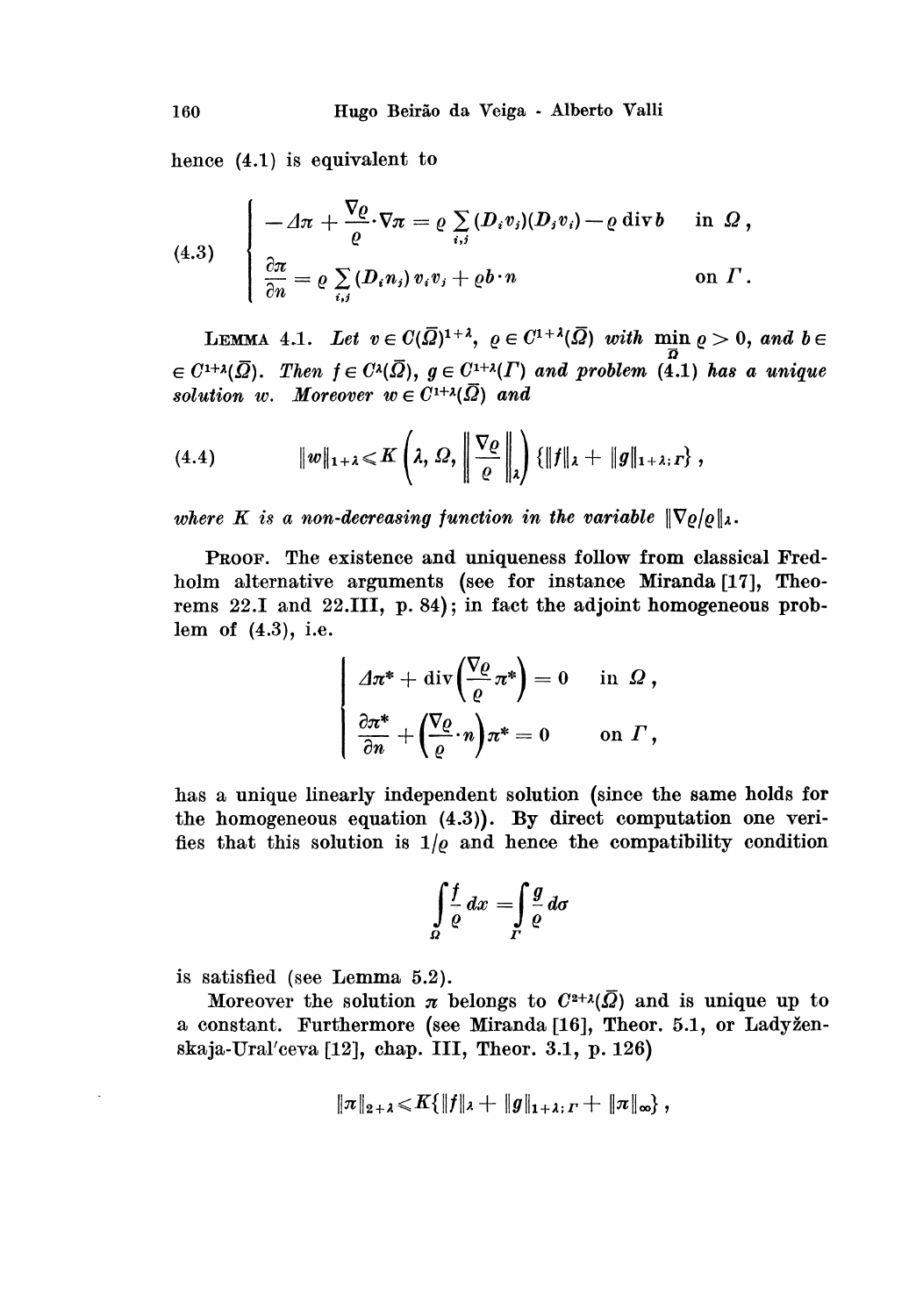where  $K = K(\lambda, \Omega, \|\nabla \rho/\rho\|_{\lambda})$  is a non-decreasing function in the variable  $\|\nabla \varrho/\varrho\|_{\lambda}$ .

One easily sees that the particular solution  $\pi$  of (4.3) such that  $\pi(x_0) = 0$ , where  $x_0 \in \overline{\Omega}$  is fixed, satisfies

$$
\|\pi\|_{2+\lambda} \!<\! K\{\|f\|_\lambda+\|g\|_{1+\lambda;\,I}\}\,,
$$

where  $K$  is as before; hence  $(4.4)$  holds.

The functional  $H[\pi] \equiv \pi(x_0)$  can be replaced by any other bounded linear functional in the uniform topology.  $\Box$ 

LEMMA 4.2. Let  $v = F<sup>1</sup>[{\varphi}], \varrho = F<sup>2</sup>[v].$  Then problem (4.1) has a unique solution  $w(t, \cdot)$  for each  $t \in [0, T]$ . Moreover  $w \in C^{0,1+\lambda}(Q_T)$  and

where  $\bar{c}$  is non-decreasing in the variables  $A$  and  $T$ . We denote this unique solution by  $w = F^3[v, o]$ .

**PROOF.** We have only to see that  $w \in C^{0, \lambda}(Q_T)$  and that (4.5) holds. Since  $f \in C^{0,\lambda}(Q_T) \subset C^0([0, T]; C^{\lambda'}(\overline{\Omega}))$  and  $g \in C^{0,1+\lambda}([0, T] \times \Gamma) \subset$  $\subset C^{0}([0, T]; C^{1+\lambda'}(T))$  for each  $\lambda' < \lambda$  (see Kato [9], Lemma 1.2), it follows easily from estimate (4.4) (with  $\lambda$  replaced by  $\lambda'$ ) that  $w \in C^0$ .  $\cdot([0, T]; C^{1+\lambda'}(\overline{Q})) \subset C^{0,1}(Q_T)$ . Finally (4.5) follows from (4.4), from

(4.6) 
$$
\left\|\frac{\nabla \varrho}{\varrho}\right\|_{\mathbf{0},\lambda} \leqslant c(1+TA)\left\|\frac{\nabla \varrho_{\mathbf{0}}}{\varrho_{\mathbf{0}}}\right\|_{\lambda} \exp\left[cTA\right],
$$

and from  $(3.4)$  and  $(3.10)$ . Estimate  $(4.6)$  follows from  $(3.10)$ .  $\Box$ 

Now we want to study the vorticity equation

(4.7) 
$$
\begin{cases} \frac{\partial \zeta}{\partial t} + v \cdot \nabla \zeta = \beta + \frac{\text{Rot}\,\varrho}{\varrho^2} \cdot w & \text{in } Q_x, \\ \zeta|_{t=0} = \alpha & \text{in } \bar{\Omega}, \end{cases}
$$

i.e. equation (3.12) with

(4.8) 
$$
\gamma = \beta + \frac{\text{Rot}\,\varrho}{\varrho^2} \cdot w \,.
$$

From Lemma 3.4,  $(3.11)$ ,  $(3.7)$  and  $(4.5)$  one gets easily the following result: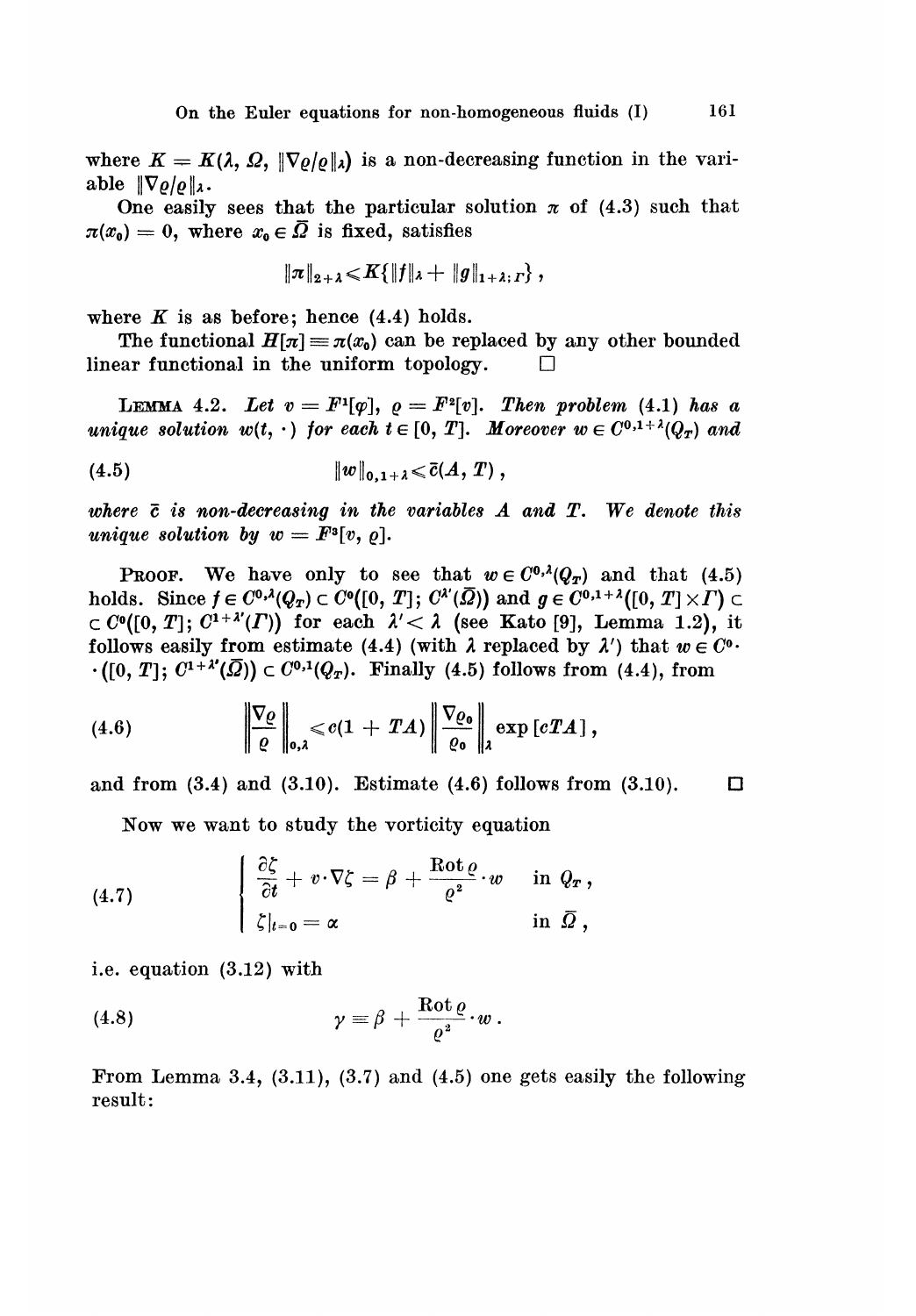LEMMA 4.3. Let  $v = F^{1}[\varphi], \varrho = F^{2}[v], w = F^{3}[v, \varrho]$  and let  $\zeta = F^{4}$ .  $\cdot [v, \, \varrho, \, w]$  be defined by (3.13) and (4.8). Then  $\zeta \in C^{\lambda,\lambda}(Q_T)$  and

$$
\|\zeta\|_{\infty} \leq \|\alpha\|_{\infty} + T\bar{c}(A, T),
$$
\n
$$
(4.9) \qquad [\zeta]_{0, \lambda} \leq [\alpha]_{\lambda} \exp [cTA] + T\bar{c}(A, T),
$$
\n
$$
[\zeta]_{\lambda} \leq c_1 A^{\lambda} [\alpha]_{\lambda} \exp [cTA] + T\bar{c}(A, T) + T^{1-\lambda} \bar{c}(A, T).
$$

The function  $\zeta$  of Lemma 4.3 satisfies  $(4.7)_2$  trivially; moreover  $\zeta$  is a solution of  $(4.7)_1$  in the following weak sense:

LEMMA 4.4. For each  $\phi \in C^1(\overline{\Omega})$  one has

(4.10) 
$$
\frac{d}{dt}(\zeta,\phi)=(\zeta,v\cdot\nabla\phi)+\left(\beta+\frac{\text{Rot}\,\varrho}{\varrho^2}\cdot w,\phi\right),
$$

where  $\langle , \rangle$  is the scalar product in  $L^2(\Omega)$ .

For the proof see Kato [9], Lemma 2.4.

We now define a map  $F$  as follows. The main of  $F$  is the sphere of  $C^{0, \lambda}(Q_T)$  defined by (3.1) with A such that

$$
(4.11) \t\t A > ||\alpha||_{\lambda}.
$$

We put

$$
\zeta = F[\varphi] = F^4[v,\varrho,w] \ ,
$$

where successively  $v = F^1[\varphi], \varrho = F^2[v]$  and  $w = F^3[v, \varrho].$ 

It follows from estimates (4.9) that there exists  $T_1 \in [0, T_0]$  such that the set

$$
(4.12) \t\t S \equiv \{ \varphi \in C^{\lambda,\lambda}(Q_T) | \|\varphi\|_{0,\lambda} \leqslant A, [\varphi]_{\lambda,0} \leqslant c_1 A^{1+\lambda} \}
$$

satisfies  $F[S] \subset S$ , where  $F$ , the norms, and the seminorms correspond to the interval  $[0, T_1]$ .

S is a convex set and by the Ascoli-Arzelà theorem it follows that S is compact in  $C^0(Q_{T_1}).$ 

Moreover

LEMMA 4.5. The map  $F: S \rightarrow S$  has a fixed point.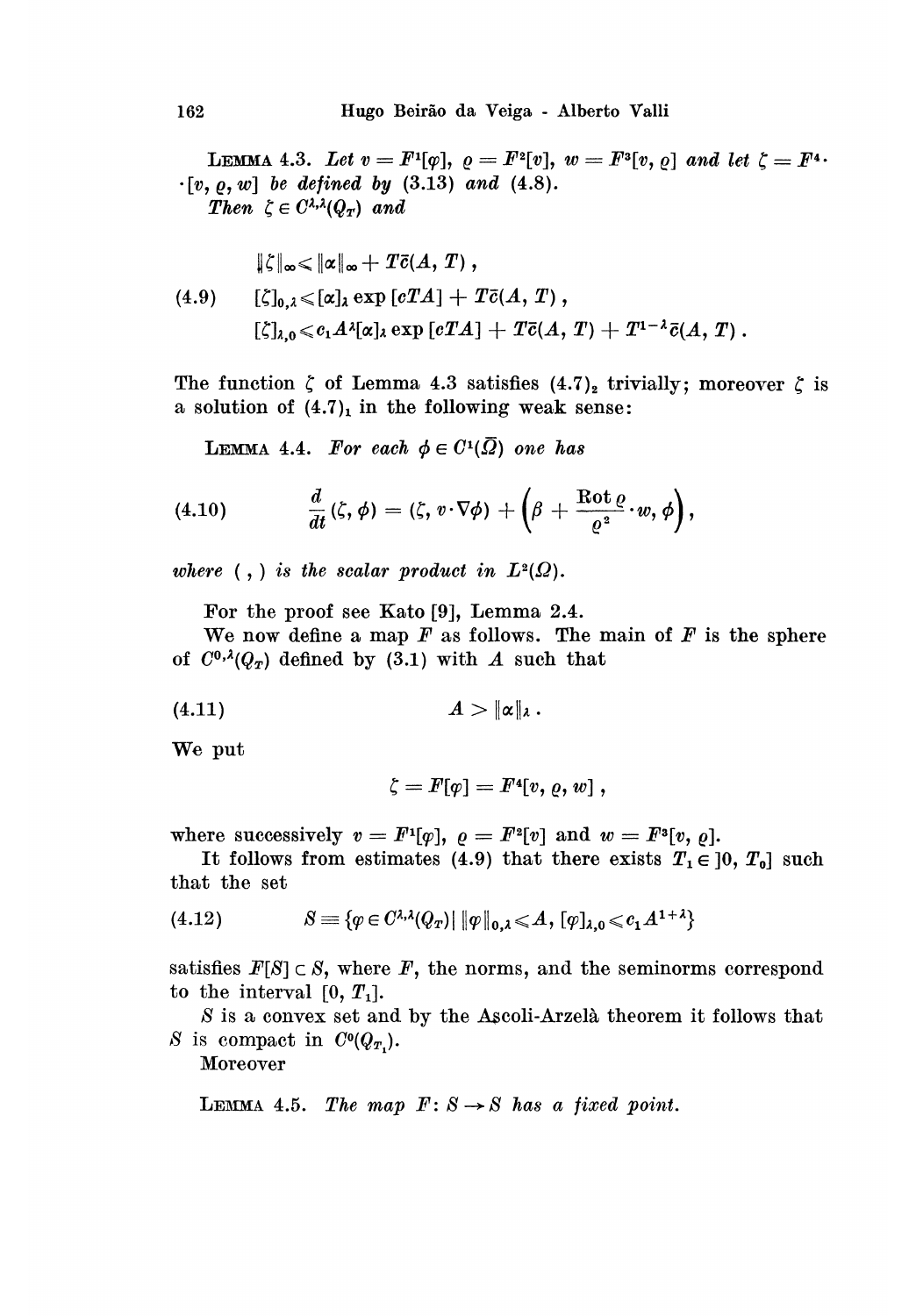PROOF. By Schauder's fixed point theorem we have only to prove that F is continuous from S in S in the  $C<sup>0</sup>(Q<sub>T</sub>)$ -topology. Assume that  $\varphi_n \to \varphi$  in  $C^0(Q_{T_n}), \varphi_n \in S$ . Then  $\varphi_n \to \varphi$  in  $C^{\varepsilon}([0, T_1]; C^{\varepsilon}(\overline{\Omega}))$ , since the immersion (see Kato [9], Lemma 1.2)

$$
C^{\lambda,\lambda}(Q_T) \hookrightarrow C^s([0, T_1]; C^s(\overline{\Omega}))
$$

is compact for  $\varepsilon > 0$  small enough. Consequently from Schauder's estimates

$$
(4.13) \t\t vn \to v \t\t in Ce([0, T1]; C1+e(\overline{Q})) .
$$

By estimating  $|U^n(\sigma, t, x) - U(\sigma, t, x)|$  by Gronwall's lemma, one cbtains as in [2], Lemma 4.3

(4.14) 
$$
||U^{n}-U||_{\infty} \leq T_{1}||v^{n}-v||_{\infty} \exp[T_{1}[v]_{0,lin}]
$$

and

(4.15) 
$$
\|D_i U^n - D_i U\|_{\infty} \leq T_1([Dv]_{0,\lambda} \|D_i U\|_{\infty} \|U^n - U\|^{\lambda} +
$$

$$
+ \|D_i U^n\|_{\infty} \|Dv^n - Dv\|_{\infty}) \exp[T_1 \|Dv\|_{\infty}]) .
$$

Consequently

(4.16) 
$$
\begin{aligned}\n\varrho_n \to \varrho &\text{in } C^0(Q_{T_1}), \\
\text{Rot } \varrho_n \to \text{Rot } \varrho &\text{in } C^0(Q_{T_1}).\n\end{aligned}
$$

On the other hand from the formula  $\rho_n(t, x) = \rho_0(U^n(0, t, x))$  it follows that  $\{ \varrho_n \}$  is bounded in  $C^{1,1+\lambda}(Q_T)$  and  $\{ D_i \varrho_n \}$  is bounded in  $C^{\lambda,\lambda}(Q_T)$ ; hence

(4.17) 
$$
\left\{\n\begin{array}{l}\n\varrho_n \to \varrho \quad \text{in } C^*([0, T_1]; C^{1+\epsilon}(\overline{\Omega}))\n, \\
\nabla \varrho_n \to \overline{\varrho} \quad \text{in } C^*([0, T_1]; C^*(\overline{\Omega}))\n\end{array}\n\right\},
$$

where  $\epsilon > 0$  is small enough.

Now it follows from (4.13), (4.17) and (4.4) (with  $\lambda$  replaced by  $\varepsilon$ ) that

$$
w^n\to w\qquad\hbox{ in }\ C^0([0,\,T_1];\ C^{1+\varepsilon}(\bar\varOmega))\,\,.
$$

Hence  $\zeta_n \to \zeta$  in  $C^0(Q_{T_n}).$  $\Box$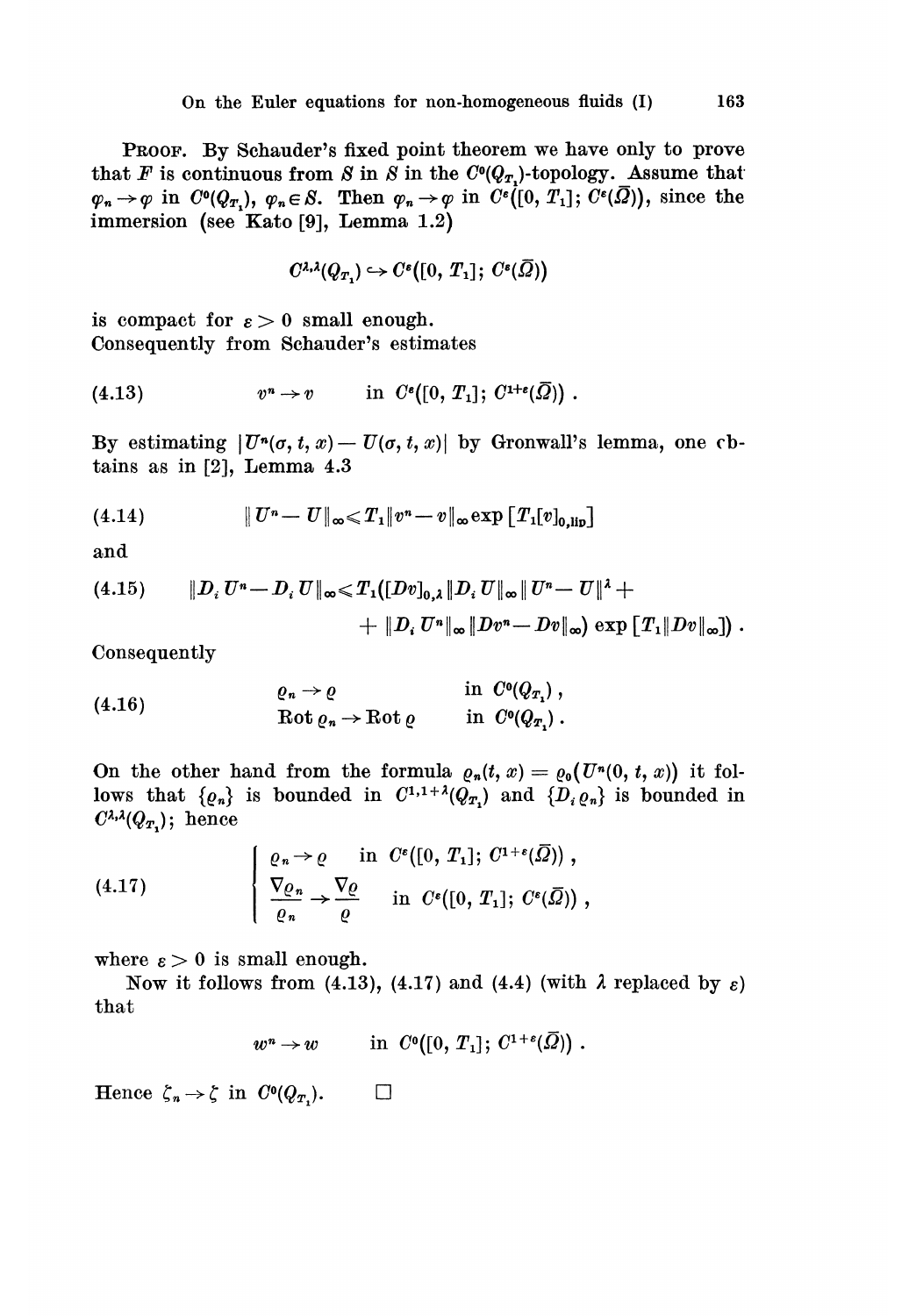The fixed point  $\varphi = \zeta = F[\varphi]$  so obtained, together with  $v = F^1[\varphi]$ ,  $\rho = F^*F^{\mathrm{I}}[\varphi]$  and  $w = F^*F^{\mathrm{I}}[\varphi], F^*F^{\mathrm{I}}[\varphi]$ , is a solution of auxiliary system (A) in  $Q_T$ , since from (3.5) rot  $v = \varphi = \zeta$ .

Equation  $(A)$ <sub>1</sub> is satisfied in the sense described in Lemma 4.4.

#### 5. - Existence of a solution of system  $(E)$  when  $\Omega$  is simply-connected.

First of all we prove that  $D_i v$  exists in the classical sense and belongs to  $C^{0,\lambda}(Q_{T_1})$ . Define

(5.1) 
$$
(G\varphi)(t,x) \equiv \int_{\Omega} G(x,y) \varphi(t,y) dy,
$$

where  $G(x, y)$  is the Greenls function for the operator  $-\Delta$  with zero boundary condition. Recall that  $G\varphi$  is the solution of problem (3.2).

LEMMA 5.1. Put

(5.2) 
$$
\omega(t,x) \equiv -\int_{\Omega} \nabla_y G(x,y) \cdot (\zeta v)(t,y) dy.
$$

Then

(5.3) 
$$
D_t v = \text{Rot } G\left(\beta + \frac{\text{Rot } \theta}{\varrho^2} \cdot w\right) - \text{Rot } \omega \quad in \ Q_{T_1};
$$

moreover  $\omega \in C^{0,1+\lambda}(Q_{T_1}),$  hence  $D_t v \in C^{0,\lambda}(Q_{T_1}).$ 

PROOF. For  $(5.3)$  see Kato [9], Lemma 3.2. For the regularity of  $\omega$  see [9], Lemma 1.5, using in this lemma a result of Widman [20] (see also Gilbarg-Trudinger [5], pp. 105-106) instead of a result of Kellogg.  $\Box$ 

The following two known results will be useful for proving (5.6) below.

LEMMA 5.2. If  $v \in C^1(\overline{\Omega})$ , div  $v = 0$  in  $\Omega$  and  $v \cdot n = 0$  on  $\Gamma$ , then

(5.4) 
$$
\begin{cases} \operatorname{div} [(v \cdot \nabla) v] = \sum_{i,j} (D_i v_j) (D_j v_i) & \text{in } \Omega, \\ [ (v \cdot \nabla) v] \cdot n = - \sum_{i,j} (D_i n_j) v_i v_j & \text{on } \Gamma, \end{cases}
$$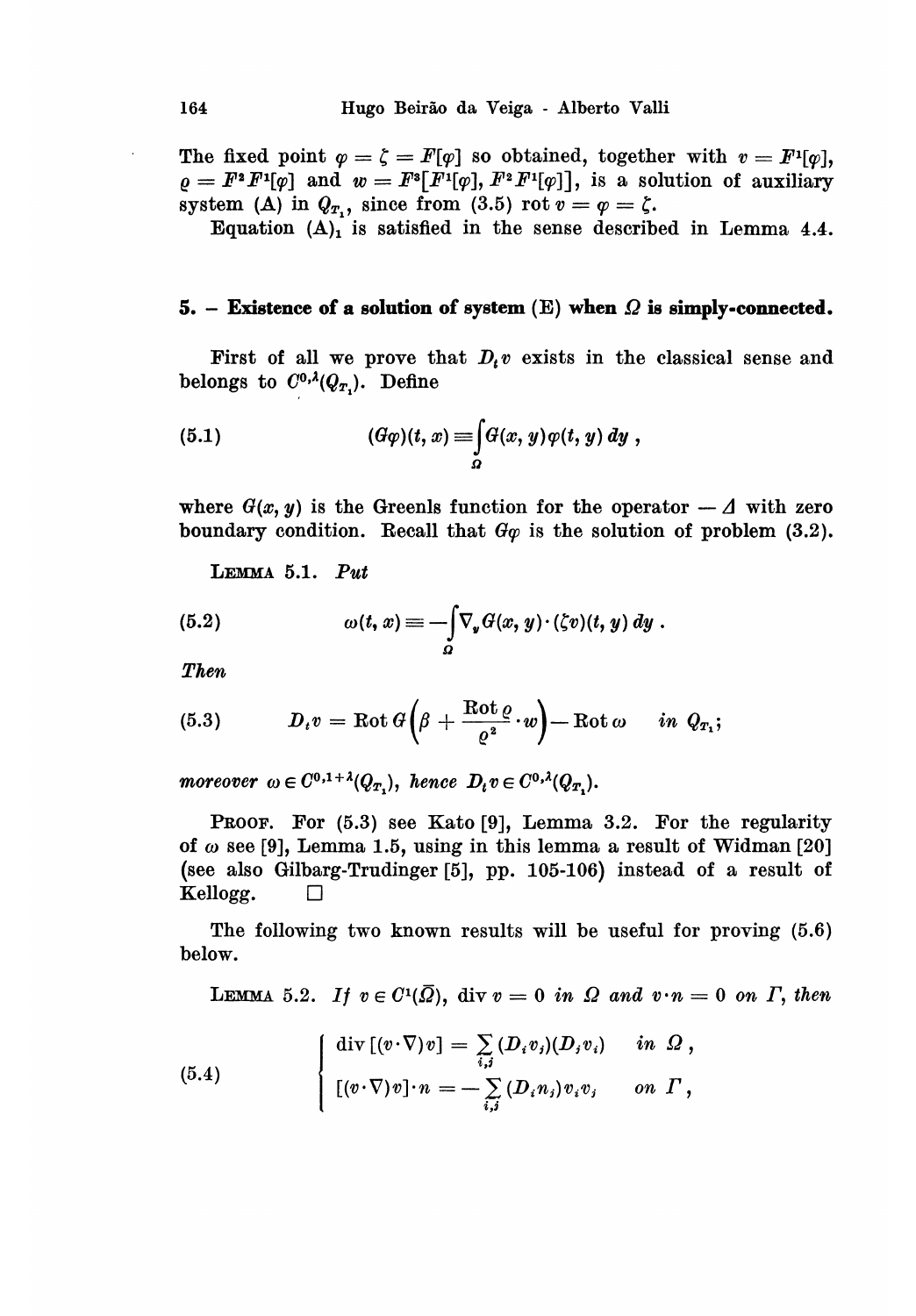where the operator div is to be intended in the sense of distributions in Q.

For the proof see for instance Temam [19], Lemma 1.1.

LEMMA 5.3. If  $v \in C^1 \in (\overline{\Omega})$ , then

(5.5) 
$$
\operatorname{rot} [(v \cdot \nabla) v] = \operatorname{div} (v \operatorname{rot} v) \qquad in \; \Omega
$$

in the sense of distributions.

For the proof see Kato [9], Lemma 1.1.

LEMMA 5.4. The solution  $w$  of system  $(4.1)$  is given by

(5.6) 
$$
w = \varrho \left[ \frac{\partial v}{\partial t} + v(v \cdot \nabla) - b \right] \quad in \ Q_{T_1}.
$$

PROOF. Set

$$
w^* = \frac{w}{\varrho} - \left[\frac{\partial v}{\partial t} + (v \cdot \nabla)v - b\right] \in C^{0,\lambda}(Q_{T_1}).
$$

From  $(A)_3$ ,  $(A)_8$  and  $(5.4)_1$  it follows that for each  $t \in [0, T_1]$ 

in the sense of distributions. On the other hand from  $(A)_{\mathfrak{g}}$  and  $(5.4)_{\mathfrak{g}}$  one has for each  $t \in [0, T_1]$ 

$$
(5.8) \t\t w^* \cdot n = 0 \t on \t\Gamma.
$$

Finally from (4.10), (5.5) and ( $\Delta$ )<sub>2</sub> one obtains for each  $t \in [0, T_1]$ 

$$
\mathrm{rot}\left[\frac{\partial v}{\partial t} + (v \cdot \nabla)v\right] = \beta + \frac{\mathrm{Rot}\, \varrho}{\varrho^2} \cdot w \quad \text{ in } \varOmega
$$

in the sense of distributions.

Hence by  $(A)$ , one obtains for each  $t \in [0, T_1]$ 

in the sense of distributions.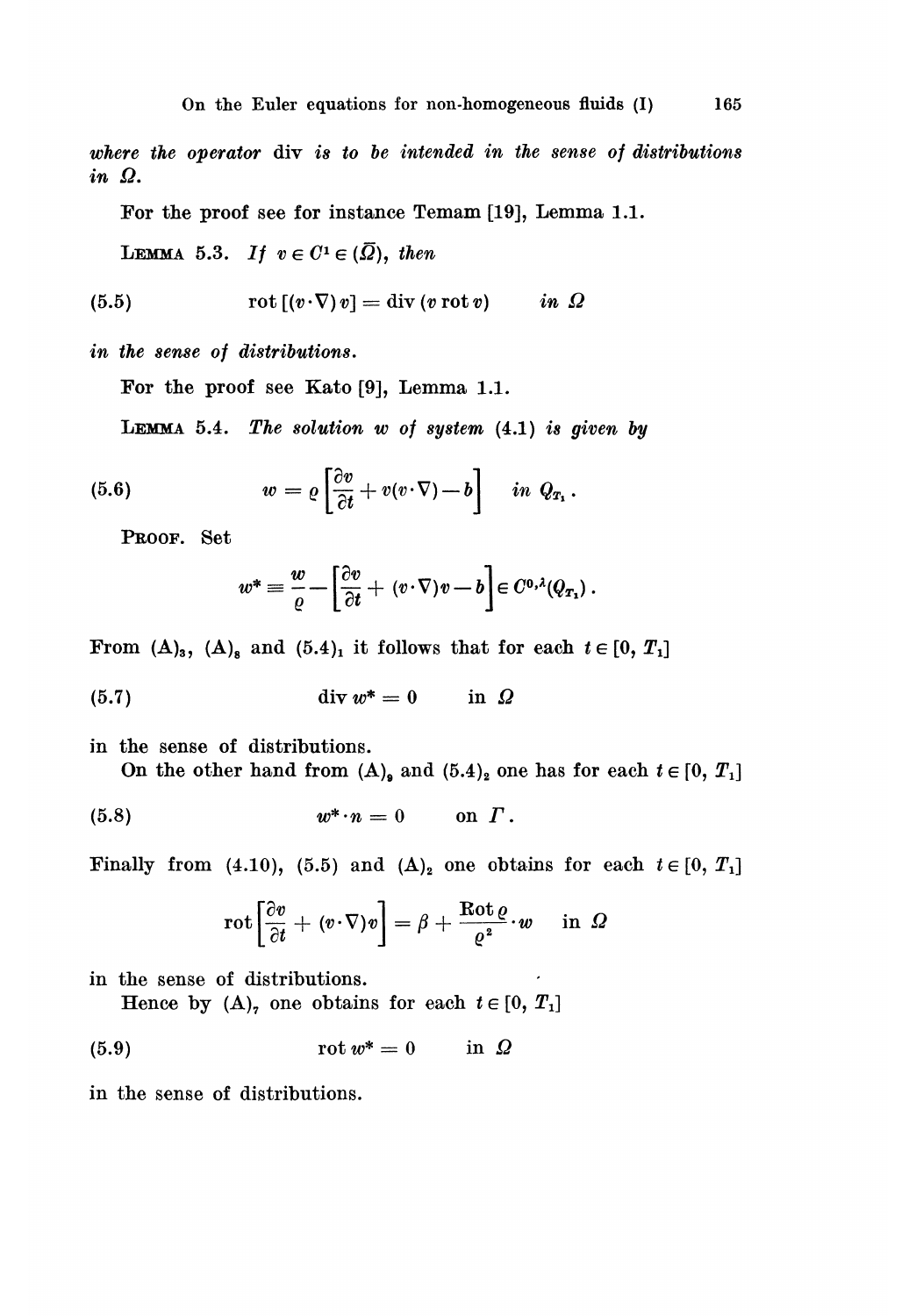From (5.9) it follows that  $w^* = \nabla q$  for  $q \in C^{0,1+\lambda}(Q_T)$  (see for instance Kato [9], Lemma 1.6, or Hopf [8]); by using now  $(5.7)$ ,  $(5.8)$ it follows that  $w^* = 0$  in  $Q_T$ .

From (4.2) it follows that

$$
\varrho\left[\frac{\partial v}{\partial t}+(v\!\cdot\!\nabla)v-b\right]=-\nabla\pi\quad\hbox{ in }Q_{T_1}\,,
$$

i.e. (E)<sub>1</sub> holds, with  $\pi \in C^{0,2+\lambda}(Q_T)$ . Furthermore

| rot $(v _{t=0} - a) = \zeta _{t=0} - \alpha = 0$            | in $\Omega$ ,  |
|-------------------------------------------------------------|----------------|
| $\mathrm{div}(v _{t=0}-a) = 0$                              | in $\bar{Q}$ , |
| $\mid \; (v _{t=0} \hspace{-0.05cm} - a)\cdot n\, = 0 \mid$ | on $\Gamma$ ,  |

and consequently  $(E)_{\epsilon}$  holds.

REMARK 5.5. To complete the proof of Theorem A, we observe that from Lemma 3.1 and Lemma 5.1 it follows that  $v \in C^{1,1+\lambda}(Q_T)$ . Consequently, from  $(E)$ <sub>4</sub> and  $(3.11)$ <sub>3</sub>,  $D_t \varrho \in C^{\lambda,0}(Q_T)$ , i.e.

$$
\varrho\in C^{1+\lambda,1+\lambda}(Q_{T,\lambda})\;.
$$

REMARK 5.6. If estimate  $(3.7)$  of  $[12]$ , chap. III, p. 127, holds with  $|u|_{2,\alpha,\Omega}$  and  $|Bu|_{1,\alpha,S}$  replaced by  $|u|_{1,\alpha,\Omega}$  and  $|Bu|_{0,\alpha,S}$  respectively, then in our result it is sufficient to assume that  $\Omega$  is of class  $C^{2+4}$ . In this case  $\pi \in C^{0,1+\lambda}(Q_T)$  and the function w defined by (4.1) belongs to  $C^{0,\lambda}(Q_{T_1})$ . The estimates for w in  $C^{0,\lambda}(Q_{T_1})$  are sufficient for our method to be applied.

#### REFERENCES

- [1] S. N. ANTONCEV A. V. KAZHIKHOV, Mathematical study of flows of non homogeneous fluids, Novosibirsk, Lectures at the University, 1973 (russian).
- [2] H. BEIRÃO DA VEIGA A. VALLI, On the motion of a non-homogeneous ideal incompressible fluid in an external force field, Rend. Sem. Mat. Padova, 59 (1978), pp. 117-145.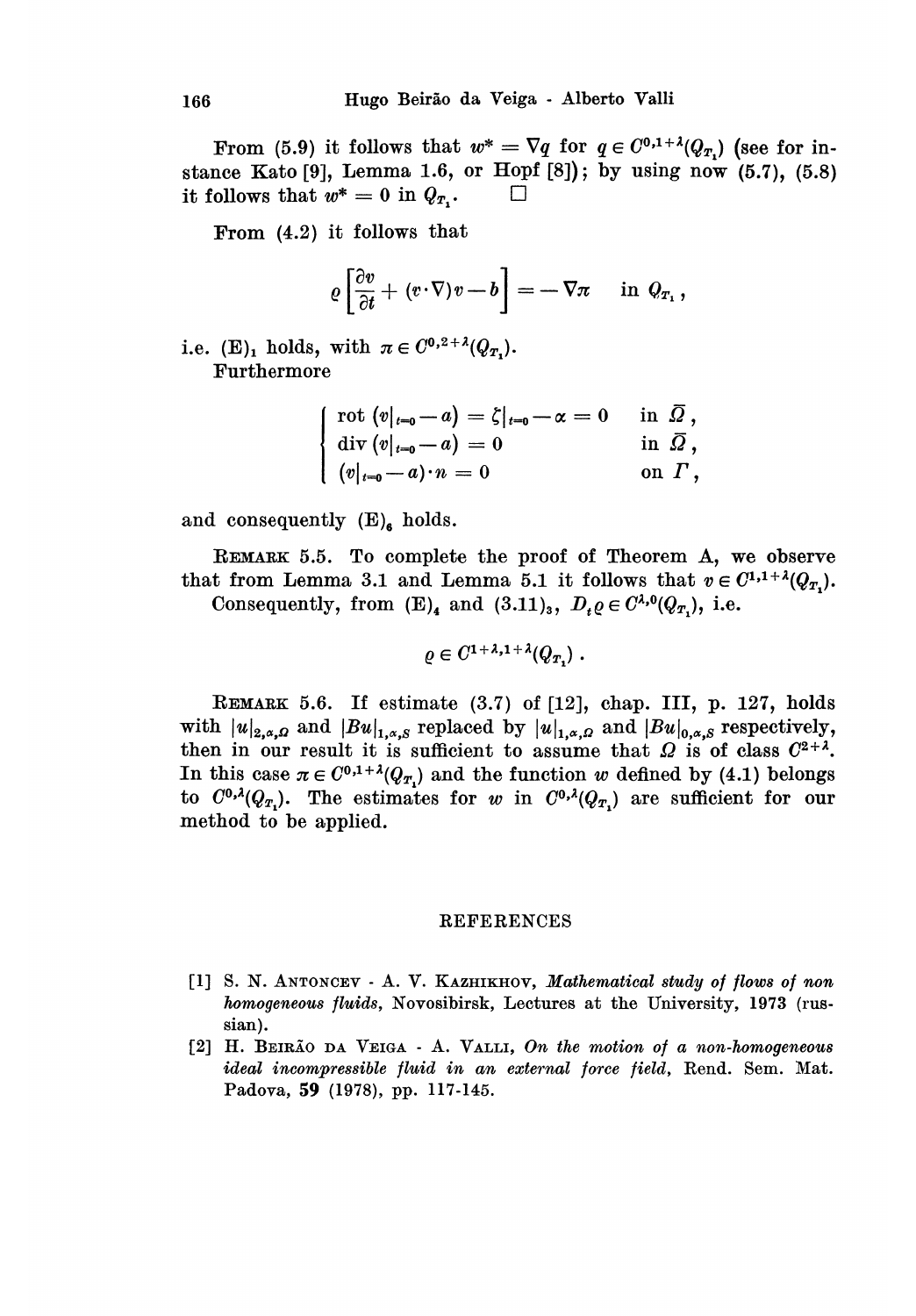- [3] H. BEIRÃO DA VEIGA A. VALLI, On the Euler equations for non-homogeneous fluids (II), to appear in J. Math. Anal. Appl.
- [4] H. BEIRÃO DA VEIGA A. VALLI, Existence of  $C^{\infty}$  solutions of the Euler equations for non-homogeneous fluids, to appear in Comm. Partial Diff. Eq.
- [5] D. GILBARG N. S. TRUDINGER, Elliptic Partial Differential Equations of Second Order, Springer-Verlag, Berlin-Heidelberg, 1977.
- [6] D. GRAFFI, Il teorema di unicità per i fluidi incompressibili, perfetti, eterogenei, Rev. Un. Mat. Argentina, 17 (1955), pp. 73-77.
- [7] P. HARTMAN, Ordinary differential equations, J. Wiley and Sons, Inc., Baltimore, 1973.
- [8] E. HOPF, Über die Anfangswertaufgabe für die hydrodynamischen Grundgleichungen, Math. Nachr., 4 (1950-51), pp. 213-231.
- [9] T. KATO, On classical solutions of the two-dimensional non-stationary Euler equation, Arch. Rat. Mech. Anal., 25 (1967), pp. 188-200.
- [10] A. V. KAZHIKHOV, Solvability of the initial and boundary-value problem for the equations of motion of an inhomogeneous viscous incompressible fluid, Soviet Physics Dokl., 19 (1974), pp. 331-332 (previously in Dokl. Akad. Nauk. SSSR, 216 (1974), pp. 1008-1010 (russian)).
- [11] O. A. LADYŽENSKAJA V. A. SOLONNIKOV, The unique solvability of an initial-boundary value problem for viscous, incompressible, inhomogeneous fluids, Zap. Naučn. Sem. Leningrad, 52 (1975), pp. 52-109, pp. 218-219 (russian) (translated in Journal of Soviet Mathematics, 9 (1978)).
- [12] O. A. LADYŽENSKAJA N. N. URAL'CEVA, Equations aux derivées partielles de type elliptique, Dunod, Paris, 1968 (translated from russian).
- [13] P. H. LE BLOND L. A. MYSAK, Waves in the ocean, Elsevier, Amsterdam, 1977.
- [14] J. L. LIONS, On some questions in boundary value problems of Mathematical Physics, Rio de Janeiro, Lectures at the Univ. Federal, Instituto de Mat., 1977.
- [15] J. E. MARSDEN, Well-posedness of the equations of a non-homogeneous perfect fluid, Comm. Partial Diff. Eq., 1 (1976), pp. 215-230.
- [16] C. MIRANDA, Sul problema misto per le equazioni lineari ellittiche, Ann. Mat. Pura Appl., 39 (1955), pp. 279-303.
- [17] C. MIRANDA, Partial Differential Equations of Elliptic Type, Second revised edition, Springer-Verlag, Berlin-Heidelberg, 1970.
- [18] L. SÉDOV, Mécanique des milieux continus, vol. I, Editions MIR, Moscow (1975) (translated from russian).
- [19] R. TEMAM, On the Euler equations of incompressible perfect fluids, J. Funct. Anal., 20 (1975), pp. 32-43.
- [20] K.-O. WIDMAN, Inequalities for the Green function and boundary continuity of the gradient of solutions of elliptic differential equations, Math. Scand., 21 (1967), pp. 17-37.
- [21] W. WOLIBNER, Un théorème sur l'existence du mouvement plan d'un fluide parfait, homogène, incompressible, pendant un temps infiniment long, Math. Z., 37 (1933), pp. 698-726.